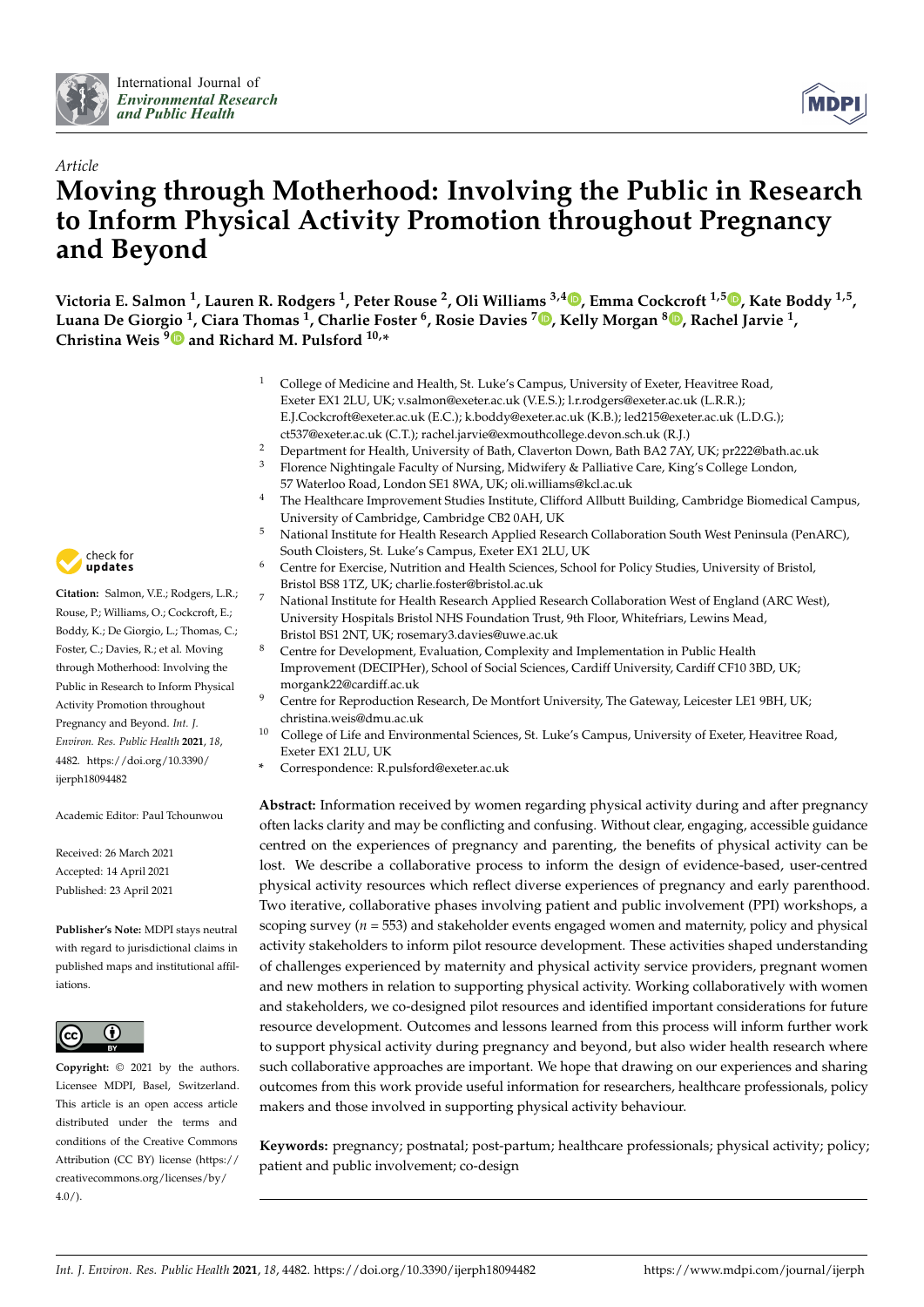#### **1. Introduction**

Physical activity has positive benefits for maternal and foetal health during and after pregnancy, including reduced risk of excessive gestational weight gain, gestational diabetes mellitus and symptoms of postnatal depression [\[1](#page-14-0)[–6\]](#page-14-1). Yet, during pregnancy, many do not meet physical activity levels recommended for this time. For example, data from the US suggest that only 32% of pregnant women meet public health guidance for weekly physical activity, and that this may be as low as 12% later in pregnancy. [\[7\]](#page-14-2). Pregnancy has been proposed as an opportune moment for promoting engagement in physical activity as a healthy behaviour  $[1,8]$  $[1,8]$ . However, information received regarding physical activity during and after pregnancy often lacks clarity, with women often receiving conflicting and confusing advice from their antenatal care providers  $[9-11]$  $[9-11]$ . In recognition of this, the UK Chief Medical Officers (CMOs) published physical activity guidelines in 2019 and developed infographics depicting evidence-based guidelines for physical activity in pregnancy [\[12](#page-14-6)[,13\]](#page-14-7) and the postnatal period [\[14\]](#page-14-8).

While this policy initiative makes important steps towards summarising and operationalising the evidence base, it is necessary to remember that these infographics were designed to support healthcare professionals (HCPs) to promote physical activity rather than pregnant women or mothers to engage with them independently [\[13\]](#page-14-7), though they are now commonly being used in this way, e.g., displayed in General Practice waiting rooms. Women may have limited contact with HCPs during pregnancy, potentially limiting the reach and utility of the evidence-based recommendations communicated by the infographics [\[15\]](#page-14-9). In addition, there is evidence to suggest that women may prefer physical activity advice that focuses on their individual needs and that fits within the context of their everyday lives, as opposed to generalised counselling that focusses only on risk and health outcomes, such as reduced risk of excessive weight gain and gestational diabetes mellitus [\[10](#page-14-10)[,16,](#page-14-11)[17\]](#page-14-12).

Pregnant women and new parents often seek information from alternative sources outside of traditional healthcare services, such as social media, where pregnancy may be framed as a medical ailment, with the potential to negatively influence attitudes to physical activity [\[18\]](#page-15-0). In addition, the rise of so-called parenting expertise has increased social pressure on new parents. Recent generations are overwhelmed by choices and responsibilities and can be left feeling anxious about whether they are good enough parents [\[19\]](#page-15-1). Without clear, engaging and easily accessible guidance centred on the experiences of pregnant women, and new parents, the benefits of physical activity during/after pregnancy could be dismissed by some as unachievable, and seen by others as being one more thing to worry about. Vital to creating such guidance is the active involvement of, and collaboration with, a diversity of people with experience of pregnancy and parenting in the co-design of any resource which aims to communicate the benefits of and possibilities for physical activity during pregnancy.

In recent decades, the involvement of, and collaboration with, patients, members of the public and others with relevant lived experience (rather than professional expertise) in health research and healthcare service design has become increasingly commonplace [\[20](#page-15-2)[,21\]](#page-15-3). However, this collaborative approach is not commonly adopted in the development of physical activity promotion information, resources and communication, [\[22](#page-15-4)[,23\]](#page-15-5). Numerous rationales for more inclusive and collaborative ways of working are invoked and contested but can broadly be separated into two groups: democratic and technocratic. That is, it is important to involve those with relevant lived experience in health(care) research and service design because (i) such research and services tend to be publicly funded and citizens therefore have a democratic right to, at the very least a conduit to, influence decision-making and (ii) research and services can be made more fit for purpose if their design, delivery and evaluation are informed by the needs and preferences of those with relevant lived experience [\[24\]](#page-15-6). The Moving Through Motherhood project started from the premise that working in collaboration with pregnant women, mothers and other key maternity and physical activity stakeholders would make our research and service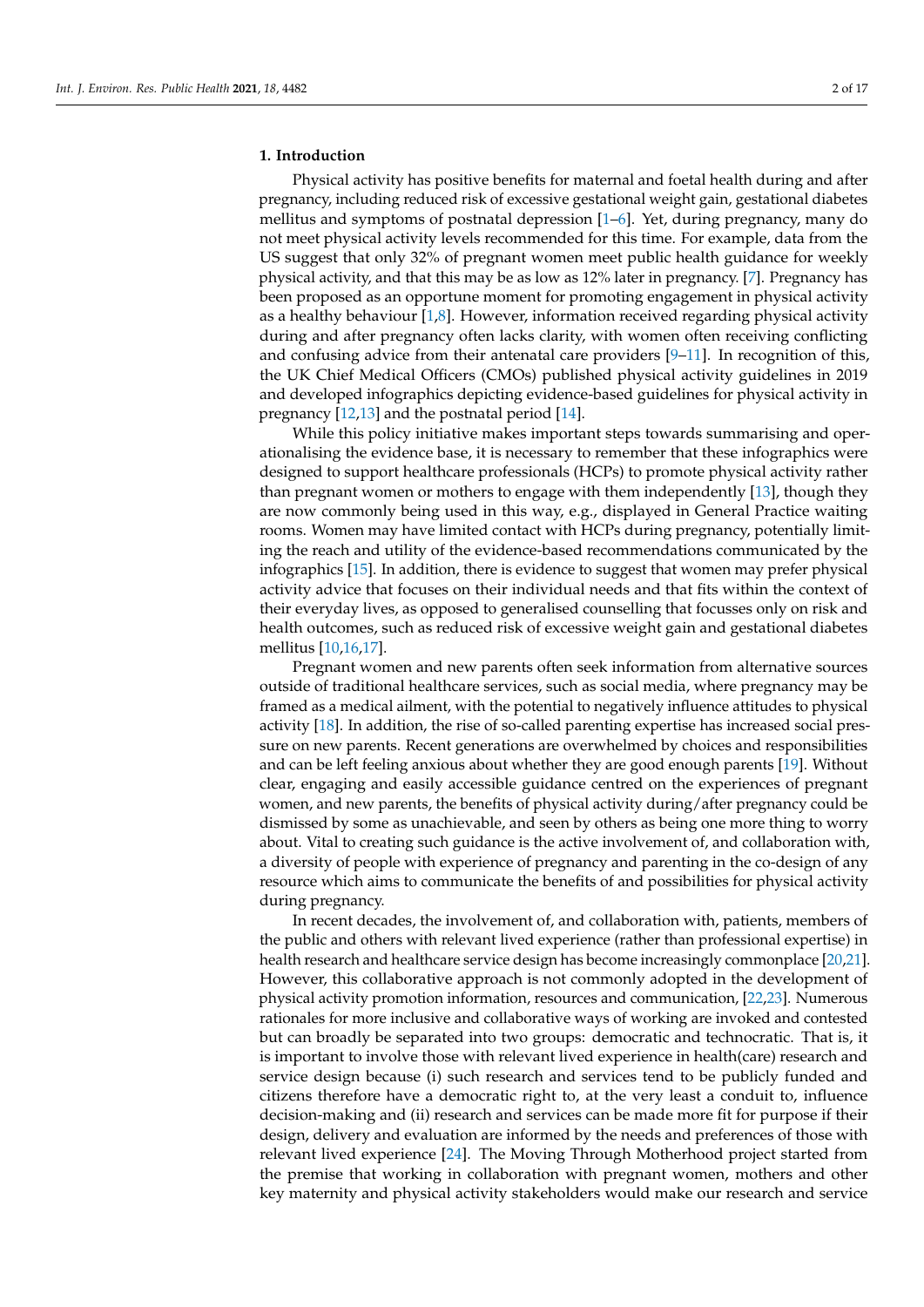development both fairer and more fit for purpose than if a less inclusive and collaborative approach was adopted.  $\frac{1}{\mu}$ 

The Moving Through Motherhood collaborative process aimed to explore the physical activity experiences and needs of women during and after pregnancy. This paper uses the example of Moving Through Motherhood to demonstrate the value of this collaborative process in the design of evidence-based, user-centred physical activity information and resources which reflect diverse experiences of pregnancy and early parenthood and to argue for the normalisation of such approaches in this field.

# **2. Materials and Methods (b)** online survey, and  $\alpha$

approach was adopted. The set of the set of the set of the set of the set of the set of the set of the set of the set of the set of the set of the set of the set of the set of the set of the set of the set of the set of t

The Moving Through Motherhood project consisted of two iterative phases which are described in Figure 1: Phase I: (a) patient and public involvement (PPI) workshop 1, (b) online survey, and (c) pilot resource development 1; Phase II: (a) stakeholder event, (b) PPI workshop 2, (c) and pilot resource development 2.

<span id="page-2-0"></span>



**Figure 1.** Phases of the Moving Through Motherhood project. **Figure 1.** Phases of the Moving Through Motherhood project.

Ethical approval for the online survey was granted by the University of Exeter College of Life and Environmental Sciences Research Ethics Committee (Reference: 171206/A/03).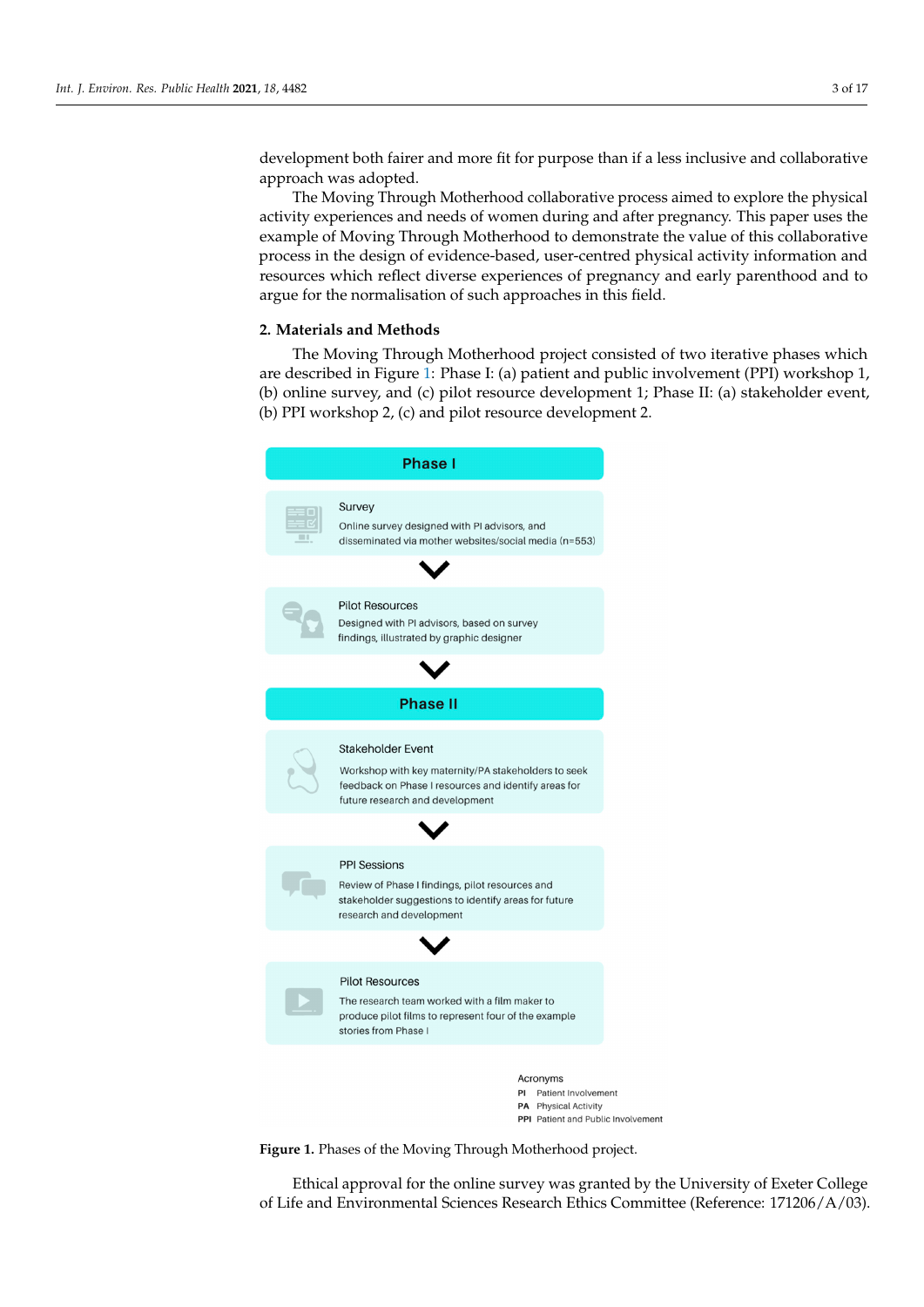#### *2.1. Phase I*

# 2.1.1. Phase Ia: PPI Workshop 1

In Phase I in October 2017, a PPI advisory group of women (*n* = 4) with children under 3 years old, who were members of an advisory group for other research relating to women's health in and around pregnancy, reviewed existing UK guidelines and infographics for physical activity in pregnancy [\[12,](#page-14-6)[13\]](#page-14-7) and discussed the design of an online survey. Women were invited to join the group via their local children's centre that was located in a socially deprived area of the city of Exeter, in South West England, and that serves a relatively diverse catchment. Demographic data were not formally collected as the women were public advisors, not research participants. The group met in a local play café and meetings were facilitated by the research team. Women were able to attend with their children to minimise childcare concerns. PPI advisors were given a thank you payment of £25 for attending each workshop.

# 2.1.2. Phase Ib: Online Survey

An online survey containing open and closed questions was designed with the Phase I PPI group using the Online Survey platform (formerly Bristol Online Survey) [\(https://www.onlinesurveys.ac.uk/;](https://www.onlinesurveys.ac.uk/) accessed on 26 March 2021) (see Supplementary File S1). The survey contained 27 questions relating to demographic information (9), physical activity views/experiences (11) and physical activity guidelines/information (7). The purpose of the questionnaire was to further explore expectant mothers and parents experiences of physical activity during and after pregnancy, and of any information or guidance they received at this time (including where it came from and how useful it was perceived to be). The PPI advisory group piloted the survey, and questions were refined in response to their feedback prior to distribution. The survey was distributed to a convenience sample via a wide range of online regional and national mothers' groups and forums (with the aim of reaching their significant and diverse usership), research team collaborators and social media networks, and PPI group members' personal networks. The survey was open from 27 November to 22 December 2017 and invited adult women over 18 years old with experience of pregnancy to take part. Quantitative survey data were imported into Stata v13 (StataCorp. 2013; College Station, TX, USA) for descriptive analyses. Free-text responses were analysed using thematic analysis to identify key themes [\[25\]](#page-15-7).

Following data collection and analysis, the PPI group reviewed results and key themes arising from the survey, discussed what they perceived to be information gaps and highlighting key areas for further exploration.

# 2.1.3. Phase Ic: Development of Pilot Resources 1

Key themes from the survey were discussed with the Phase I PPI advisory group. The group worked with members of the research team to create 'like me' stories based on participants responses to open questions. Advisors were presented with a summary of key themes and direct quotations from the survey. The group selected sample quotations and used these to create short vignettes using a three-stage format relating to (1) concerns and challenges regarding physical activity, (2) positive experiences and (3) helpful advice and tips for other pregnant women and new mothers. Advisors chose to create the selected stories based on common concerns identified in the survey and confirmed by the women's own experiences. The stories were designed to be narrated by fictional characters. A graphic designer illustrated the characters and their stories and developed a pilot web page to host the pilot resources.

# *2.2. Phase II*

# 2.2.1. Phase IIa: Stakeholder Event

Phase I PPI advisors, additional PPI representatives and other key maternity stakeholders were invited to contribute to a regional stakeholder event in June 2019. Delegates (*n* = 50) at the event included academics (*n* = 11), clinical HCPs, (*n* = 20) public health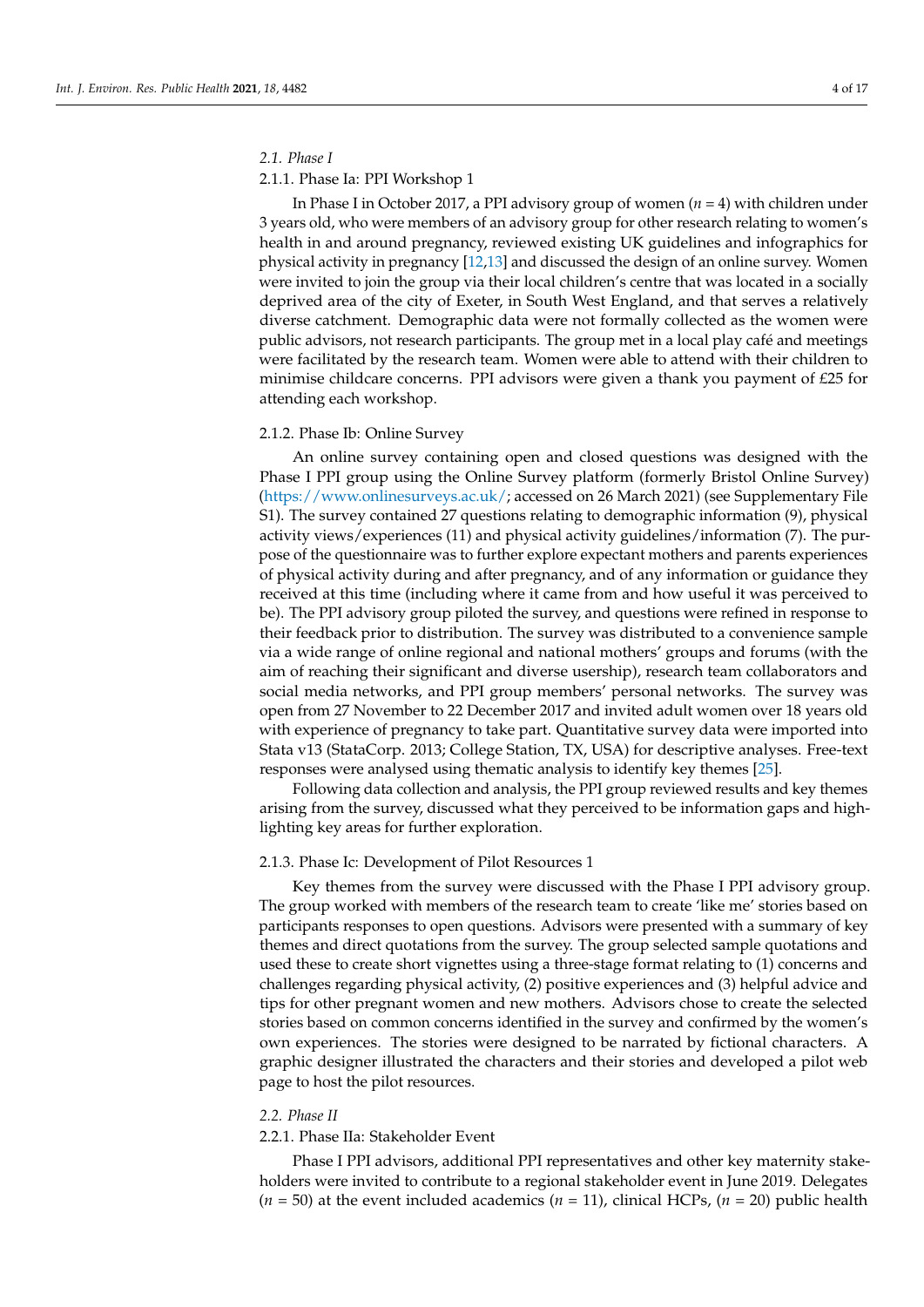practitioners and government/local authority representatives (*n* = 7), physical activity service providers  $(n = 5)$ , and charity representatives  $(n = 6)$ .

The objectives of the event were to understand the reality and challenges for supporting physical activity during and after pregnancy, identify potential solutions, and explore ideas for what is needed to put solutions into practice. Delegates also reviewed and commented on the suitability and usefulness of pilot resources from Phase I. The event consisted of presentations of Phase I findings, round table discussions with mixed stakeholder groups and small group discussions facilitated by the Moving Through Motherhood research team.

## 2.2.2. Phase IIb: PPI Workshops 2

Pregnant women and women with young children attending children's centres in two regional cities, Exeter and Bristol, in South West England, who had not been involved in earlier research, were invited to attend a series of two further PPI workshops in September and October 2019. In Exeter, the same group of advisors  $(n = 11)$  attended both workshops, whereas in Bristol two different groups of advisors attended the first (*n* = 8) and second (*n* = 5) workshops. Organisation of PPI meetings was facilitated by the National Institute for Health Research (NIHR) Applied Research Collaboration Southwest Peninsula (PenARC), ARC West and local children's centres. We specifically liaised with children's centres in areas of the cities serving diverse ethnic and socio-economic populations to seek broader involvement of women with different perspectives. The groups reviewed and provided feedback on findings from Phase I, including pilot resources, and the Phase II stakeholder event to inform the direction of future research and resource development. As in Phase I, women attended with their children, were given either a thank you payment or vouchers worth £25 for each workshop.

# 2.2.3. Phase IIc: Development of Pilot Resources 2

In response to ideas and suggestions from the stakeholder event and PPI workshops 2, the research team worked with a film maker to produce pilot films to represent four of the example stories created by PPI advisors in Phase I.

#### **3. Results**

*3.1. Phase I*

## 3.1.1. PPI Workshop 1

PPI advisors gave feedback on potential pitfalls that may occur when relaying information from the CMO infographic [\[12](#page-14-6)[,13\]](#page-14-7) to pregnant women. Although the infographic was designed for HCPs, the group noted that terminology, such as "moderate intensity activity", "muscle strengthening", "do not bump the bump" and "no evidence of harm", were not clearly understood, and may not be conducive to promoting physical activity or reducing a sense of risk when used in public facing information. The workshop shaped the design of an online survey, with advisors proposing questions based on their discussions, suggesting a maximum time for completion of 10 min, recommending optimisation for completion on a smartphone, and piloting and refining the survey before final distribution.

#### 3.1.2. Quantitative Survey Findings

Survey respondents (*n* = 553) were predominantly located in England, UK (77.9%), aged between 35 and 44 years (49.9%), educated to at least undergraduate degree (83.2%), and of white ethnicity (91.1%) (Table [1\)](#page-5-0). Respondents were mothers (79.2%), pregnant (11.8%) or both (8.5%). The majority had one or more children (88.6%), with 70.5% having a youngest child aged 2 years or less. The research team acknowledged that the survey respondents lack diversity and are relatively well educated and responded by prioritising targeted PPI activities with groups who were absent or under-represented in this sample.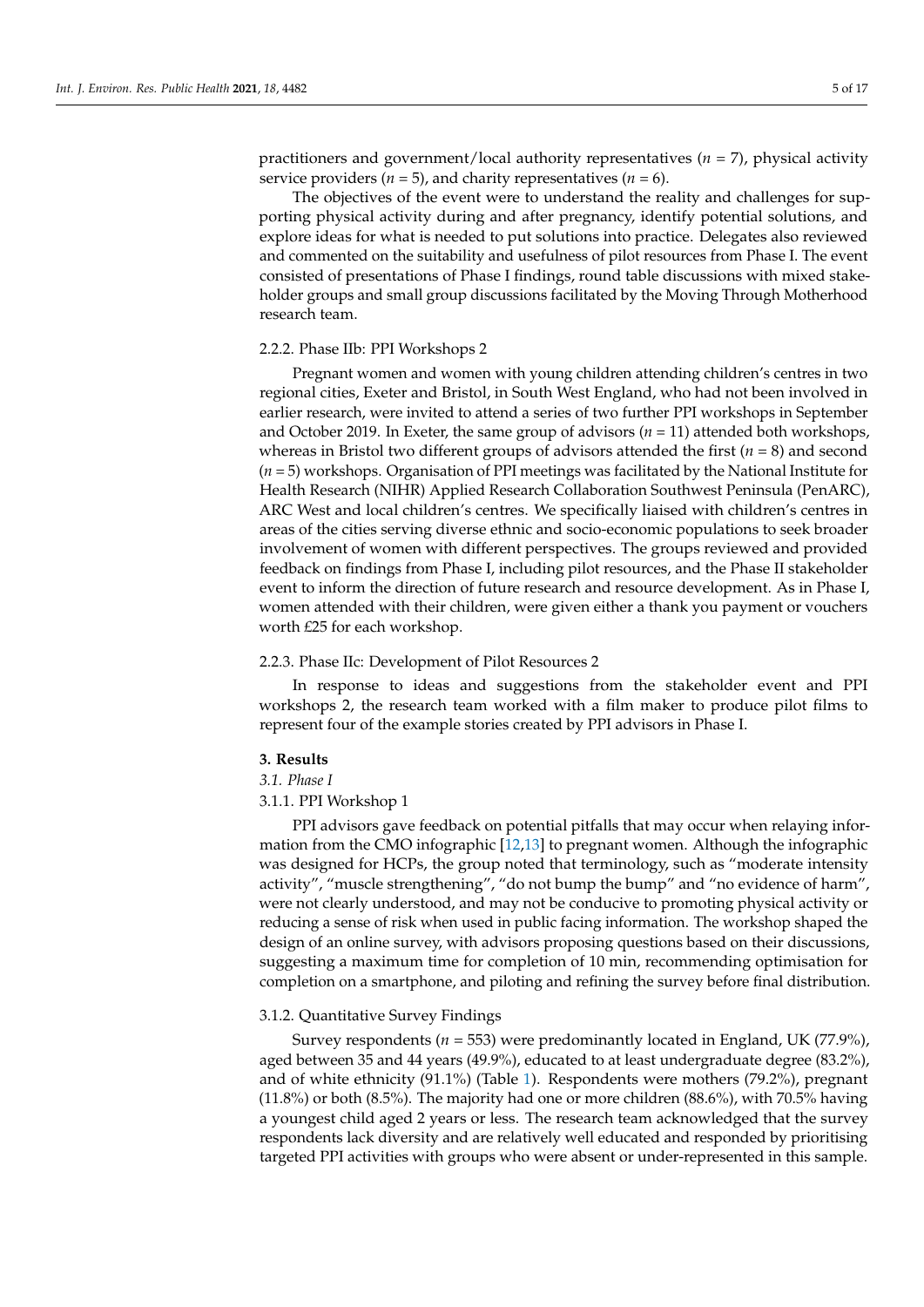| Characteristic        | Category                              | Percentage ( $n = 553$ ) |
|-----------------------|---------------------------------------|--------------------------|
|                       | $18 - 24$                             | 1.8%                     |
|                       | $25 - 34$                             | 44.9%                    |
|                       | $35 - 44$                             | 49.9%                    |
| Age                   | $45 - 54$                             | 2.0%                     |
|                       | $55 - 64$                             | 1.3%                     |
|                       | Missing                               | 0.2%                     |
| Location              | Scotland                              | 7.4%                     |
|                       | Wales                                 | $4.0\%$                  |
|                       | Northern Ireland                      | 0.4%                     |
|                       | England                               | 77.9%                    |
|                       | Other                                 | 10.3%                    |
|                       | Secondary                             | 3.6%                     |
|                       | College/Further Education             | 10.9%                    |
|                       | Trade/technical/vocational            | 2.0%                     |
| Education             | Undergraduate degree                  | 32.0%                    |
|                       | Postgraduate degree                   | 51.2%                    |
|                       | Missing                               | 0.4%                     |
|                       | White                                 | 91.1%                    |
|                       | Mixed/multiple ethnic groups          | 3.6%                     |
|                       | Asian/Asian British                   | 2.2%                     |
| Ethnicity             | Black/African/Caribbean/Black British | 1.5%                     |
|                       | Prefer not to say                     | 0.9%                     |
|                       | Other ethnic group                    | 0.5%                     |
|                       | Missing                               | 0.2%                     |
|                       | $\boldsymbol{0}$                      | 8.7%                     |
|                       | $\mathbf{1}$                          | 51.9%                    |
| How many children     | 2                                     | 28.9%                    |
|                       | 3                                     | 6.3%                     |
|                       | $\overline{4}$                        | 1.3%                     |
|                       | 5                                     | 0.2%                     |
|                       | Missing                               | 2.7%                     |
| Currently             | Pregnant                              | 11.8%                    |
|                       | A mother                              | 79.2%                    |
|                       | Both                                  | 8.5%                     |
|                       | Neither                               | 0.4%                     |
|                       | Missing                               | 0.2%                     |
| Age of youngest child | $0 - 2$                               | 70.5%                    |
|                       | $3 - 5$                               | 11.8%                    |
|                       | $6 - 10$                              | 5.2%                     |
|                       | $11 - 15$                             | 1.5%                     |
|                       | $16+$                                 | 1.8%                     |
|                       | Not applicable                        | 8.5%                     |
|                       | Missing                               | 0.7%                     |

<span id="page-5-0"></span>**Table 1.** Characteristics of survey respondents.

An overwhelming majority of respondents (90%; *n* = 497/553) thought that it was 'important' or 'very important' to be physically active during pregnancy. However, despite the majority of respondents being 'quite' or 'very active' prior to pregnancy (71%;  $n = 394/553$ ), and from social groups that typically have fewer barriers to and consequently are more physically active [\[26](#page-15-8)[–28\]](#page-15-9), most (60%; *n* = 334/553) were less active during pregnancy than before or not at all active during their pregnancy. Trimesters three (61%,  $n = 338/553$  of respondents) and one (33%;  $n = 180/553$ ) were viewed as the least active stages of pregnancy and two was considered to be the trimester most women felt able to be most physically active (64%; *n* = 353/553). Over half of respondents (56%; *n* = 310/553) felt 'confident' or 'very confident' about being active during pregnancy but this still left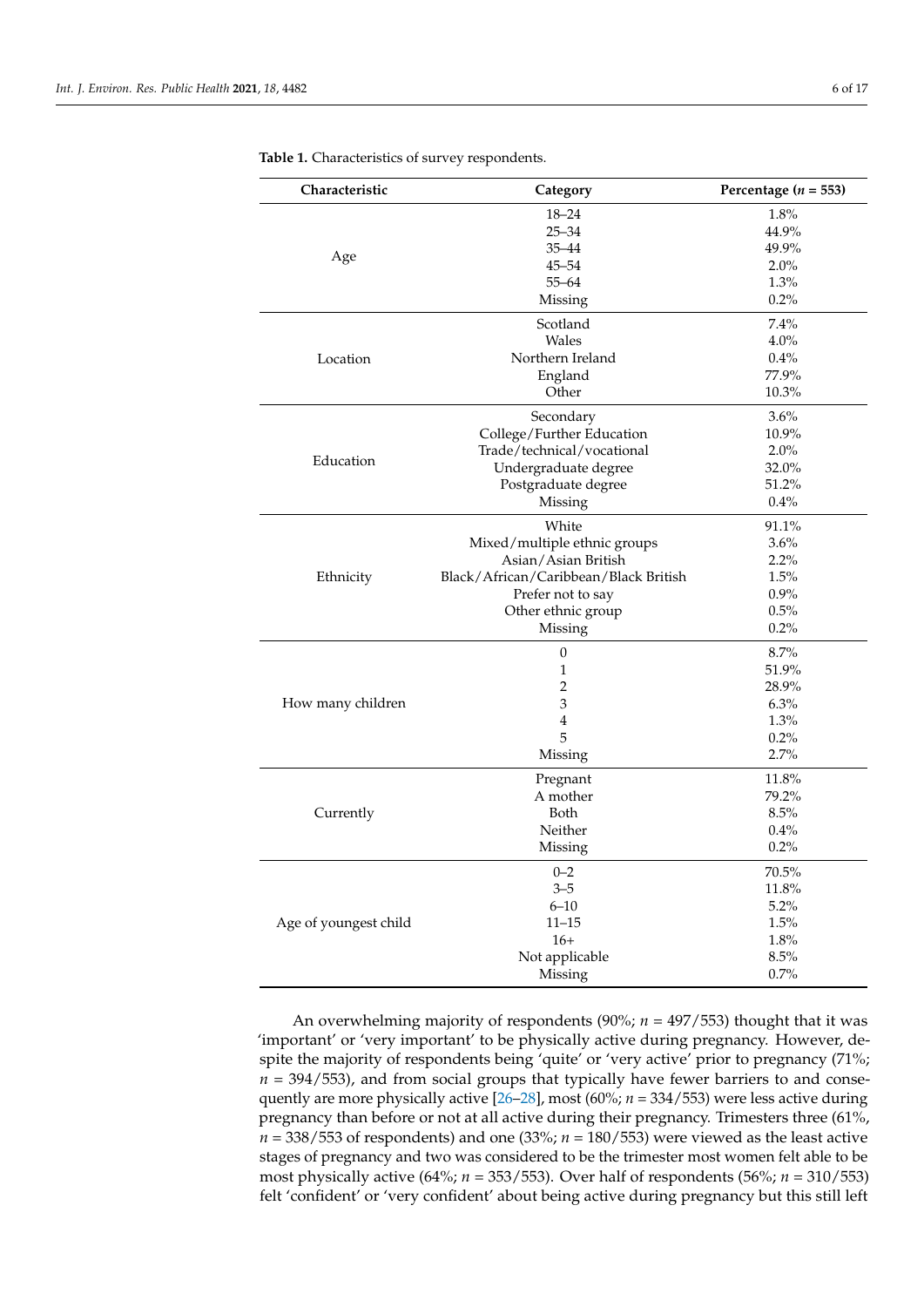a substantial number who were 'unsure' (13%; *n* = 74/553) or 'not very' or 'not at all' confident (27%; *n* = 148/553). Most respondents were not aware of formal guidelines and recommendations for physical activity during pregnancy (67%; *n* = 373/553), although 76% (*n* = 420/553) did receive or read some information about physical activity during pregnancy and found it 'quite' or 'very' useful (65%; *n* = 271/420) [\[29\]](#page-15-10).

# 3.1.3. Qualitative Survey Themes

Free-text survey responses indicated that many women felt physical activity was important, believing keeping active was beneficial for general health and wellbeing for mother and baby, and to help with labour and recovery. Respondents also noted benefits for mental health and mood. Yet, confidence with participating in physical activity was undermined by a range of factors. Four key themes were identified from qualitative survey data. Themes related to the reality and challenges for physical activity during and after pregnancy, unmet needs and potential solutions:

**1. Communication of physical activity guidance:** Existing advice/information was felt to be vague, conflicting and confusing and often assumes that women are already physically active, which may alienate those who are not.

*Need/solution* = 'Professional' advice, e.g., from a health or fitness professionals, is a source of reassurance and encouragement for physical activity. More specific advice on suitable types and amount of physical activity would also be welcome.

**2. Safety concerns and fear of judgement hinder participation in physical activity:** Uncertainty about what physical activity is safe, fear of harm to mother and/or baby and fear of judgement by others (as being irresponsible or doing the wrong things) undermines confidence to engage in physical activity.

*Need/solution* = Information supporting physical activity should directly address safety concerns.

**3. Being active is not always easy!** Although highlighting benefits of physical activity for improving symptoms of pregnancy, (e.g., fatigue) and mental health can be helpful, pressure to be active may have a negative impact if someone is struggling to participate in physical activity due to pregnancy-related complications or social constraints.

*Need/solution* = To recognise the importance of being kind and gentle with yourself when pregnant, and for tailored information about physical activity which is specific to individual needs and circumstances, as well as advocating for equitable physical activity opportunities for those who are pregnant or parents—see below.

**4. Specific resources for pregnancy activities:** There was felt to be a lack of information and opportunities for physical activity, including accessible facilities and classes, tailored to the needs of pregnant women and parents.

*Need/solution* = Tailored resources might include tailored activities that offer more appealing, supportive and equitable opportunities to be active during and after pregnancy as well as tips and advice for fitting physical activity into daily life. Resources might also include information about—where they exist—local opportunities for pregnancy-related physical activity, for example, some councils offer free swimming for pregnant women.

A detailed summary of qualitative survey data, including illustrative quotations, can be found in Supplementary File S2. These findings were confirmed and expanded by stakeholders and PPI advisors in Phase II.

#### 3.1.4. Phase I Pilot Resource Development

The phase I PPI group chose five initial 'like me' stories to develop, relating to, (i) safety concerns, (ii) nausea and fatigue, (iii) pelvic pain, (iv) timing and duration of physical activity in pregnancy, and (v) explaining recommendations for intensity of physical activity (for example, see Table [2\)](#page-7-0). Fictional characters and their stories were illustrated by a graphic designer for two stories and housed on a pilot web platform (for example, see Figure [2.](#page-7-1) For other examples see Supplementary File S3).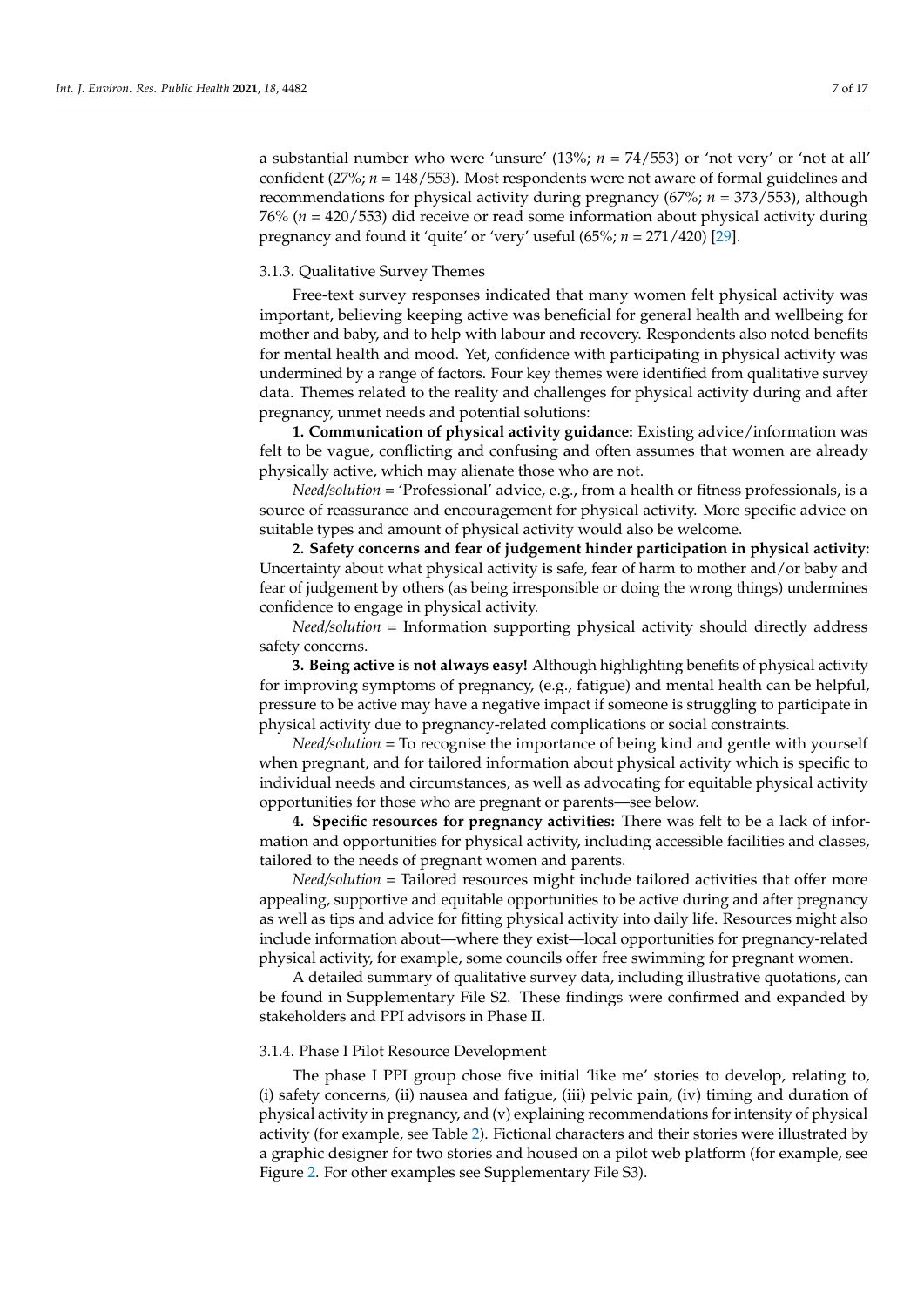<span id="page-7-0"></span>

| <b>Template Item</b>               | Selected Information and/or" Sample Quotation" from Survey Data                                                                                                                                                                                     |  |
|------------------------------------|-----------------------------------------------------------------------------------------------------------------------------------------------------------------------------------------------------------------------------------------------------|--|
| Background                         | Nausea, tiredness                                                                                                                                                                                                                                   |  |
| Concerns                           | "Having the motivation to move/exercise when feeling sick and constantly<br>drained of energy is hard."                                                                                                                                             |  |
| Positive experience/helpful advice | "Even though I felt sick I tried to think about what physical activity I already<br>did and tried to keep doing it. I found it lifted my mood and energy levels, and<br>I even noticed that exercise can actually sometimes make as nausea better!" |  |
| Tips for other women               | "Accept that you might have to modify what you do to accommodate your<br>changing body but try not to stop altogether. Set yourself small goals."                                                                                                   |  |

**Table 2.** Example 'like me' story template relating to nausea and fatigue.

activity (for example, see Table 2). Figure, see Table 2). Figure 3). Figure sample, see Table 2). Figure 3

<span id="page-7-1"></span>

**Figure 2.** Example illustrated 'like me' story relating to nausea and fatigue. **Figure 2.** Example illustrated 'like me' story relating to nausea and fatigue.

*3.2. Phase II*

3.2.1. Summary of Phase II Stakeholder and PPI Workshops 3.2.1. Summary of Phase II Stakeholder and PPI Workshops

Stakeholders and PPI advisors in Phase II were in broad agreement with Phase I themes, emphasising a need for clear, concise physical activity information that feels trust-themes, emphasising a need for clear, concise physical activity information that feels trustworthy, is evidence-based, considers key challenges such as pregnancy-related symptoms worthy, is evidence-based, considers key challenges such as pregnancy-related symptoms and safety concerns, and which acknowledges external roles and responsibilities, includ-childcare, work commitments and local opportunity (or lack thereof). Stakeholders and PPI advisors in Phase II were in broad agreement with Phase I and safety concerns, and which acknowledges external roles and responsibilities, including

ing childcare, work commitments and local opportunity (or lack thereof). Delegates at the stakeholder workshop discussed a range of challenges and opportuni-Delegates at the stakeholder workshop discussed a range of challenges and opportunities for improving physical activity advice and support in pregnancy and early motherhood, relating to healthcare solutions, social awareness, and resource requirements. Discussions hood, relating to healthcare solutions, social awareness, and resource requirements. Dis-mainly considered opportunities at a policy or organisational level. Healthcare-focused socussions mainly considered opportunities at a policy or organisational level. Healthcare-lutions explored ideas such as better integration of physical activity advice and support in antenatal care, increased access to physiotherapy and improved training and resources for HCPs—there was a strong sense that at present, it is a sidelined and largely unsupported issue. Stakeholders noted that solutions must consider ways to address social norms regarding physical activity during pregnancy and alleviate judgement and pressure from public and media. In addition, solutions should seek to promote better mental and emotional wellbeing from active pregnancy, and present family-centred solutions to support physical activity (for example, childcare solutions and whole-family physical activity activities) rather than focusing solely on reducing risk for physical health outcomes. The need for policy level support for physical activity, (for example, from national and local govern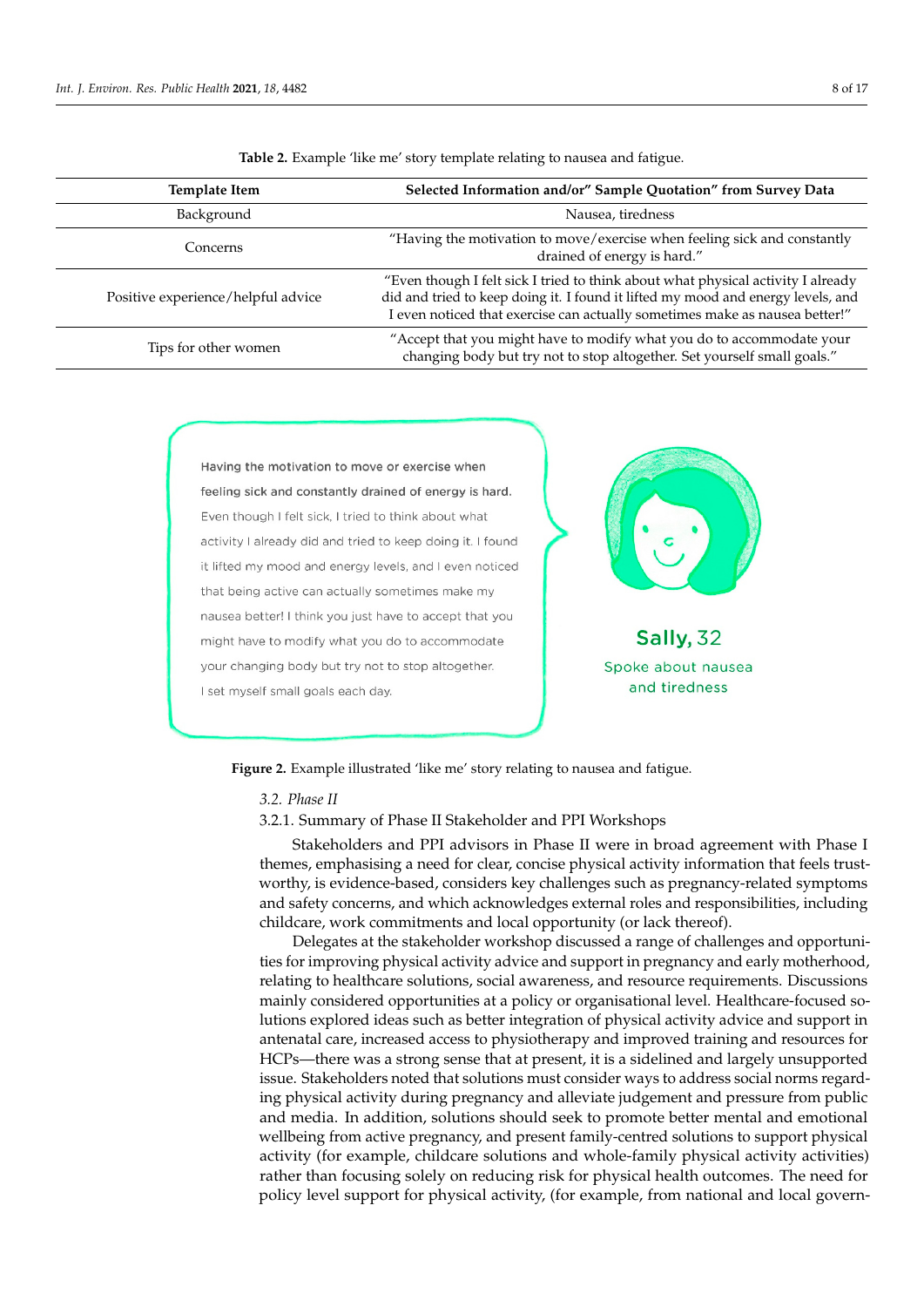ment, and HCP bodies), and adequate financial resourcing to enable implementation of potential equitable solutions was stressed. Stakeholders highlighted the potential benefits of population level media campaigns to shift social norms regarding physical activity in pregnancy, to include public, social media and television marketing. Campaign resources should include positive imagery on posters or advertisements, placed in gyms, medical or healthcare settings and public spaces, free 'like me' videos where women discuss their experiences, training resources for HCPs and trustworthy advice available for parents from one place (for example, a dedicated website) with a recognisable visual identity, such as a logo.

PPI groups in Phase II broadly agreed with stakeholder suggestions. Advisors reiterated the need for consistent messaging on physical activity from HCPs, with better education resources to support understanding of benefits of physical activity and address safety concerns. Information and resources need to be culturally accessible, allowing for non-native English speakers and cultural differences. Discussions highlighted the importance of achieving a sense of normality through engaging in physical activity, particularly acknowledging benefits for mental health. Advisors commented on a lack of facilities and classes available for pregnant women and acknowledged variation in social constraints and environmental opportunities for physical activity, for example, lack of time, money, access to suitable green spaces or safe places for walking.

The choice of language and definitions used to support communication about physical activity were crucial. Conversations in the stakeholder workshop tended to discuss physical activity in the context of formal structured exercise, such as free fitness classes, rather than less structured day-to-day activities such as walking. Although one PPI group in location B also discussed formal structured exercise, such as free swimming classes, the group in location A focused on more general physical activity, including walking for transport or as a more unstructured leisure time activity. These advisors returned for a second workshop and discussed how they had been thinking about the nature of physical activity between sessions and were either surprised by how much they had been doing or had purposefully done some extra walking to the shops in order to fit more physical activity into their day. For these women, understanding that physical activity does not have to mean formal and structured exercise enabled them to reframe their view of public health physical activity recommendations from something unachievable to something realistic and manageable within their daily lives; if someone was feeling isolated and stuck at home, a walk outside would 'count'.

These discussions helped to shape our understanding of the current challenges experienced by both maternity and physical activity service providers, pregnant women and new mothers in relation to supporting physical activity, including how current information provision may not be sufficient to address individual concerns, social perceptions of physical activity in pregnancy may undermine confidence, and poor understanding of physical activity versus exercise may limit opportunities for engagement.

#### 3.2.2. Feedback on Phase I Pilot Resources and Recommendations for Future Development

Workshop discussions were invaluable for seeking feedback on the potential acceptability, utility and application of the pilot resources from those who deliver and receive physical activity information and support. The resources provided a starting point to stimulate discussion and explore ideas for future resource development.

Overall, stakeholders and PPI advisors responded positively to Phase I pilot resources. The 'like me' stories were perceived to be useful, relatable, reassuring, accessible, and informative. Delegates and advisors liked the format of problem and solution and felt that the scenarios appreciated the day-to-day variability that pregnancy presents. PPI advisors felt that the examples captured key challenges for engaging in physical activity, such as pregnancy-related symptoms, and fear of harm. The personal name tag, cartoon and age added a personal touch which made the stories feel real. Including a wider variety of women, for example of differing ages and ethnicities, will allow more women to relate to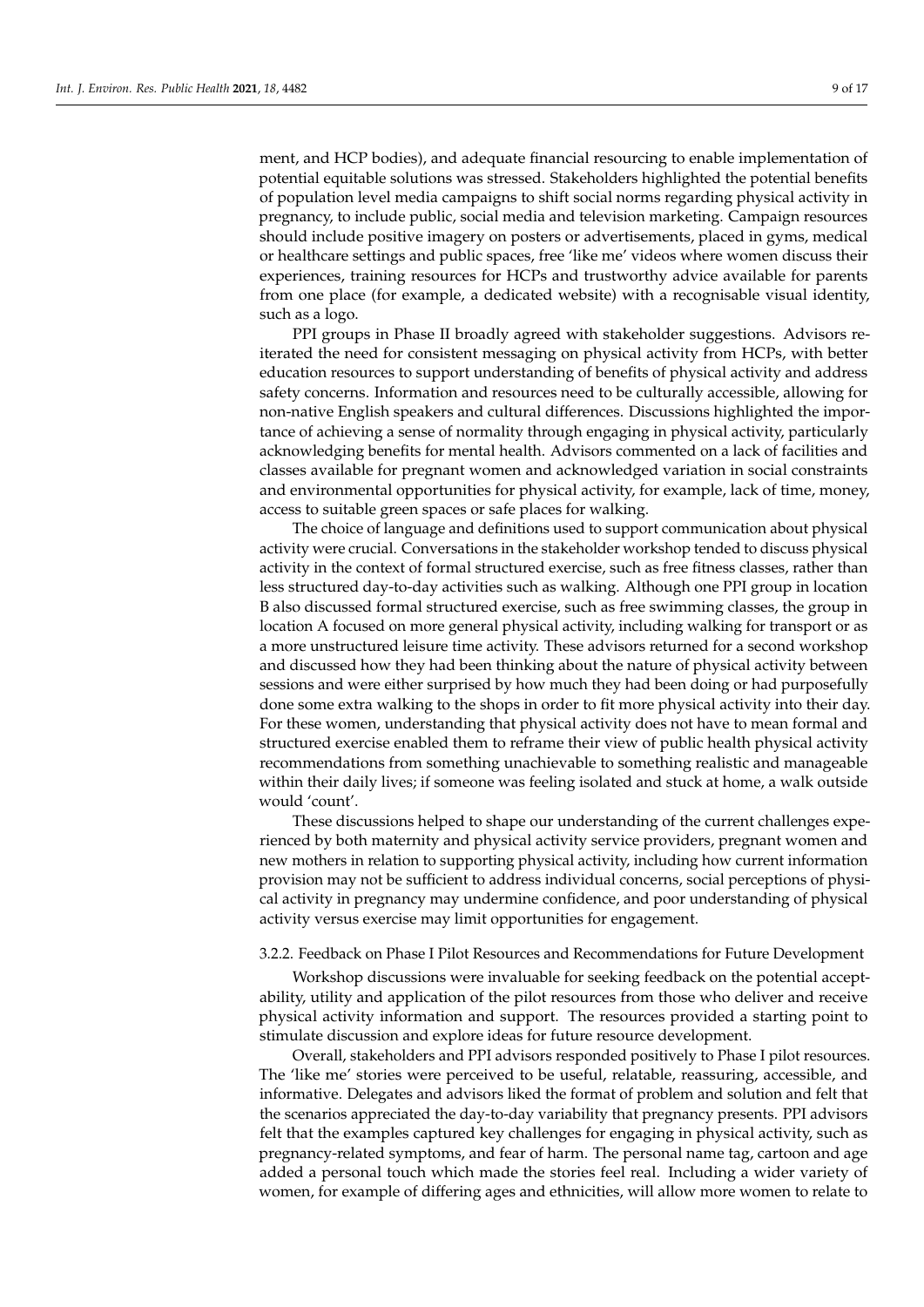the scenarios and help increase their reach and success. Verbatim notes with suggestions for further development recorded at the stakeholder and PPI workshops are summarised in Table [3.](#page-9-0)

**Table 3.** Recommendations for further resource development.

<span id="page-9-0"></span>

| Theme                       | Stakeholder/PPI Feedback                                                                                                                                                                                                                              |  |
|-----------------------------|-------------------------------------------------------------------------------------------------------------------------------------------------------------------------------------------------------------------------------------------------------|--|
|                             | Create a video with real women or animation-use real-world experiences<br>Include healthcare professionals giving simple advice based on physical activity<br>guidelines                                                                              |  |
| <b>Information delivery</b> | Write into soap script<br>Include in leaflets                                                                                                                                                                                                         |  |
|                             | Women do not want more leaflets<br>Include "bigger" ladies in a video                                                                                                                                                                                 |  |
|                             | Use real voices<br>Include a variety of ages<br>Increase racial diversity                                                                                                                                                                             |  |
|                             | Make sure the information is reputable/trustworthy<br>Use lay language for people with lower education/reading age (not the words moderate,                                                                                                           |  |
|                             | nausea, modify, accommodate)                                                                                                                                                                                                                          |  |
|                             | Involve local maternity voices<br>Cover more topics-myth busting                                                                                                                                                                                      |  |
| Content                     | Verbalise for different groups (dyslexic, visually impaired)<br>Include stories focusing on mental health, depression, anxiety-the emotional journey                                                                                                  |  |
|                             | Include pelvic health<br>Use plain language<br>Do not like the word "exercise"                                                                                                                                                                        |  |
|                             | Highlight difference between physical activity and exercise<br>Translate into different languages                                                                                                                                                     |  |
|                             | Mention cultural barriers and solutions<br>Use dialect                                                                                                                                                                                                |  |
|                             | At a glance not clearly about pregnancy<br>Cartoons are childish, infantile, confusing, risk of patronising patients—use real images instead<br>Cartoons, name and age give stories a personal touch                                                  |  |
| Format                      | Visually a lot to digest—needs to be easy and simple<br>Abbreviate messages to grab attention                                                                                                                                                         |  |
|                             | Make it less a block of text—paragraphs, different colours, more spacing, bold keywords<br>Make it look like a social media post—more familiar<br>Add a link for further advice                                                                       |  |
|                             | Disseminate information in early pregnancy, e.g., in first trimester<br>Provide information in clinical settings                                                                                                                                      |  |
|                             | e.g., Film/animation and posters in waiting rooms, during clinic appointments, postnatal<br>health visits                                                                                                                                             |  |
|                             | Make resources available in places frequented by pregnant women/new mothers, e.g.,<br>children's centres, toddler groups, breastfeeding groups including their websites<br>Make information available on trustworthy or recognised websites/platforms |  |
| Uses/dissemination          | Have access to all information in one place, e.g., provide a single link to access<br>extended resources                                                                                                                                              |  |
|                             | Put on Facebook pages, social media<br>On websites-click + hear women talking                                                                                                                                                                         |  |
|                             | Can be used to start discussion in group workshops<br>Instagram Live-expert answers questions                                                                                                                                                         |  |
|                             | Trip advisor of pregnancy<br>Disseminate to Best Beginnings, Baby Buddy App                                                                                                                                                                           |  |
| <b>General comments</b>     | Acknowledge that if you do not exercise, you do not fail as a mum<br>Acknowledge that everyone's 'normal' is different                                                                                                                                |  |

PPI = patient and public involvement; *Italic text* = *ideas from stakeholders only*; **bold text = ideas from PPI workshops only**; all other text indicate ideas common to both groups.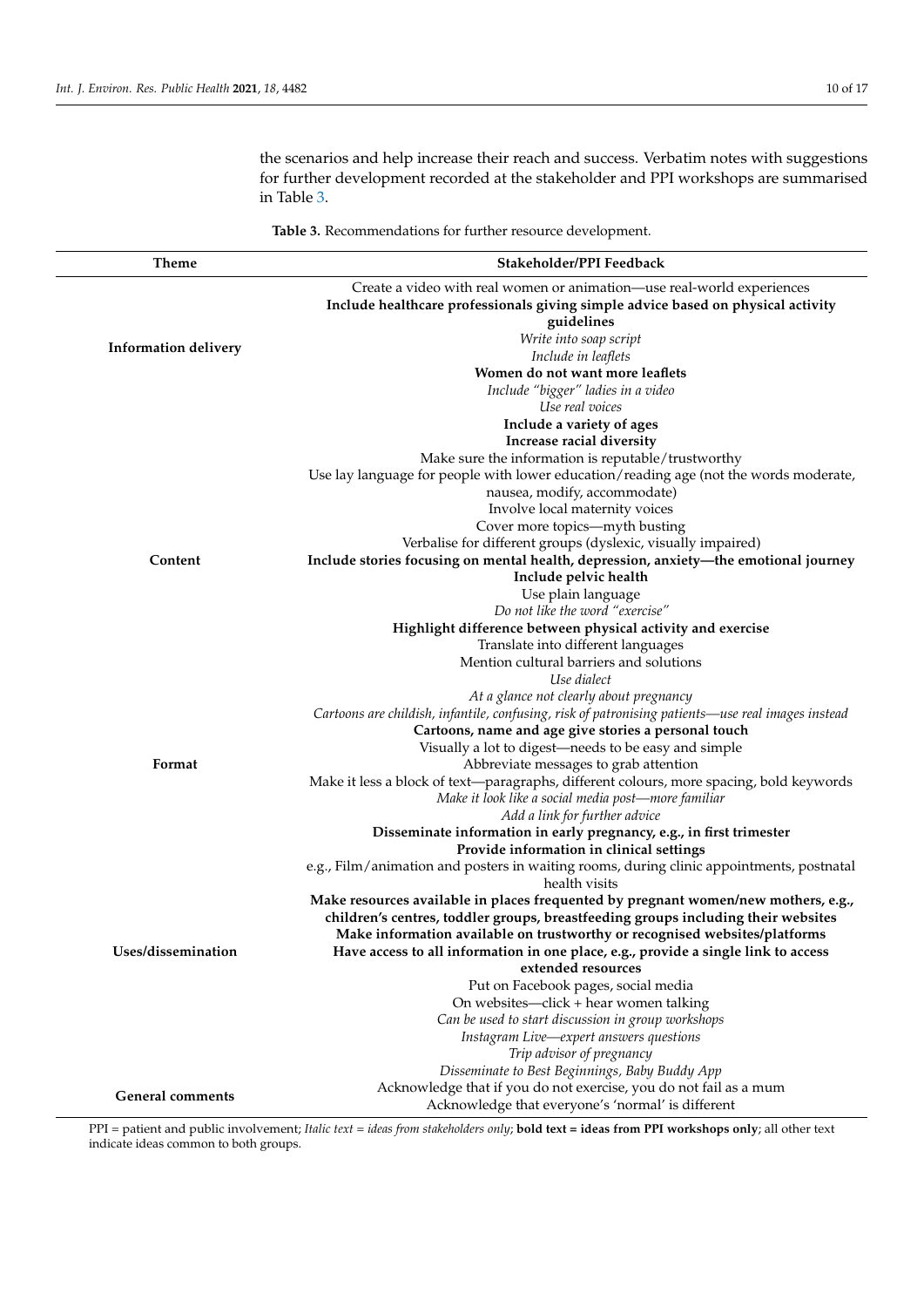# 3.2.3. Phase II Pilot Resource Development

Discussions with stakeholders and PPI advisors influenced our approach to the next stage of resource development. Following recommendations for video resources to tell the Phase I stories, the team collaborated with film maker to make four pilot films. The research team worked with a film maker to develop a script, and the stories were filmed using actors and actresses to bring the characters and their experiences to life. The films will be used as example resources in Phase III of Moving Through Motherhood, where the research team will continue to collaborate with women and stakeholders to co-design relevant, accessible resources to support physical activity during and after pregnancy.

### **4. Discussion**

The Moving Through Motherhood project aims to support physical activity in pregnancy and beyond. This paper reports the processes undertaken to actively integrate key stakeholders and PPI into our research processes in a meaningful way, in order to strengthen the usability and suitability of research content, processes and outcomes. These processes may have application in other physical activity or public health research, or indeed research in other fields.

Women were involved in the Moving Through Motherhood project from the outset, designing survey questions, interpreting and commenting on findings, creating 'like me' stories based on survey responses, identifying the reality and challenges for supporting physical activity during and after pregnancy, identifying potential solutions, and exploring ideas for what is needed to put solutions into practice. Women and stakeholders also contributed to the design, refinement, suitability and usefulness of initial resources at multiple time points throughout the phases I and II of Moving Through Motherhood. Collaborating with women supported the research team to ask questions that were relevant and meaningful to pregnant women, and ensured that the research explored appropriate challenges, concerns and opportunities for improving physical activity guidance during and after pregnancy.

Overall, our findings confirm previous research that women who seek information about physical activity during pregnancy often find it conflicting, confusing, or absent [\[9,](#page-14-4)[10](#page-14-10)[,30](#page-15-11)[,31\]](#page-15-12). The development of evidence-based guidelines by the UK CMO expert working group represented a significant stride forward [\[12,](#page-14-6)[14\]](#page-14-8). However, the resultant information and infographics were initially designed as a tool for HCPs to support the advice they give to women. The recommendation that it "should be available widely on surgery information boards and websites, antenatal classes, on the NHS Choice website, and any-where that pregnant women may meet" [\[6\]](#page-14-1) (p. 460), risks its misuse as a stand-alone physical activity promotion tool directed at women, rather than for the purpose for which it was originally designed. Our PPI work highlights that women may not independently understand or positively respond to some of the advice on the infographic, and that it may add to the confusion, inadvertently discouraging women from being physically active when pregnant. Similarly, stakeholders recognised a need for simple resources to support provision of physical activity advice. This reflects previous research findings that midwives want simple, reliable resources to support communication about physical activity in the antenatal period [\[32\]](#page-15-13). There is therefore a clear need for public facing resources and material designed by and for women to support physical activity during and after pregnancy, and the findings presented here illustrate some important considerations for the development of such resources, and for future research in this area:

# *4.1. The Importance of Collaboration, and Recognition of Intrapersonal Differences in Experience and Context*

Survey participants, PPI advisors and stakeholders identified many intrapersonal challenges to engaging in physical activity, including changes in physical capability and pregnancy-related symptoms such as fatigue, nausea and pain, but also experience interpersonal challenges, including caring roles and other responsibilities. These challenges have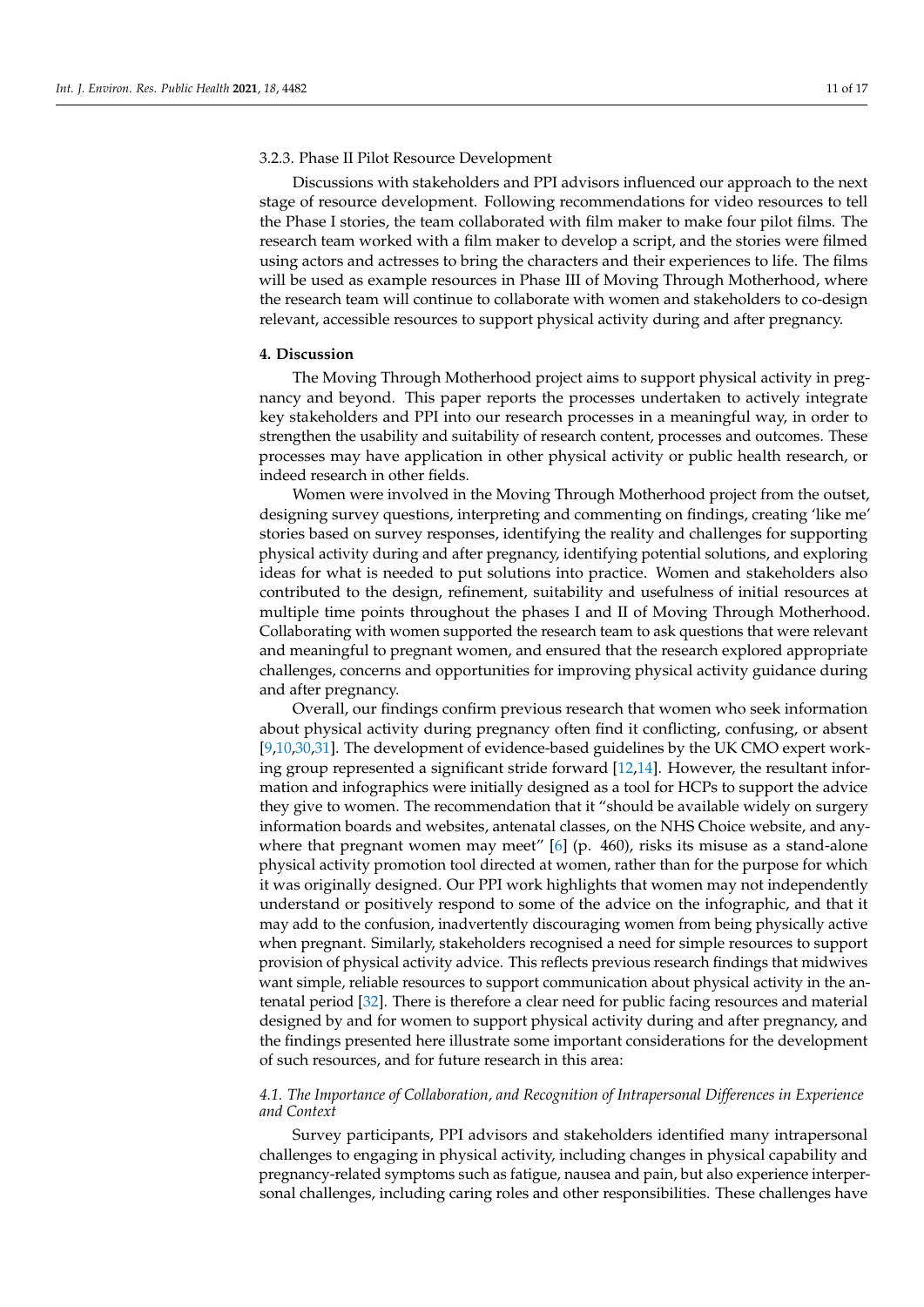been well-documented [\[16,](#page-14-11)[31,](#page-15-12)[33,](#page-15-14)[34\]](#page-15-15). However, few studies have explored the challenges of negotiating physical activity within the context of women's daily lives and individualised experiences [\[16\]](#page-14-11). Moving Through Motherhood stakeholders and PPI advisors emphasised that physical activity information and advice must take into account the individual needs and experiences of different women. By taking the approach of involving and collaborating with women and stakeholders throughout, we were able to develop relevant, relatable pilot resources, informed by women's experiences of pregnancy, parenting and physical activity. Our participatory approach has been validated by Nobles et al.'s research on physical activity messaging with diverse adult groups in Bristol [\[23\]](#page-15-5).

Previous research has often focused on the benefits of physical activity for reducing the risk of negative health outcomes, for example, excessive gestational weight gain and gestational diabetes mellitus [\[1,](#page-14-0)[4,](#page-14-13)[6\]](#page-14-1), and public health messages often direct women to engage in physical activity to prevent these outcomes [\[35\]](#page-15-16). However, our work with pregnant women and mothers highlighted that messages and advice about fitting physical activity into everyday contexts and recognising social constraints as well as personal anxieties may be more meaningful to women than health outcome orientated statements such as "helps to control weight gain" or prescribed activity such as doing "150 min of moderate intensity physical activity per week". This reflects other research findings that some women may primarily value physical activity as enjoyable, sociable, and necessary 'me-time' for self-care and space away from other children or duties, rather than considering the physiological benefits or an obligation to stay healthy [\[16,](#page-14-11)[17,](#page-14-12)[35\]](#page-15-16).

Discussions throughout the Moving Through Motherhood project shaped our awareness and understanding of the need for resources to also acknowledge women's complex roles within a family unit, as a mother/partner, and associated daily routines, as well as social expectations and judgements of others. For example, many women who did engage in physical activity experienced judgement and stigmatisation by others [\[18](#page-15-0)[,30,](#page-15-11)[36\]](#page-15-17), further undermining their confidence to be active and making it difficult to normalise and promote physical activity during pregnancy [\[16\]](#page-14-11). Resources must look beyond the intrapersonal and individual motivations and recognise how physical activity can be negotiated within these wider contexts.

# *4.2. Importance of Clear Relatable and Practical Advice*

Initial pilot resources, developed in these first phases of Moving Through Motherhood, present stories based on women's voices, chosen by women in PPI workshop 1. Mothers and pregnant women were able to relate to the characters, identifying with their struggles with physical activity during pregnancy and alleviating some of the loneliness and helplessness pregnant women may feel towards physical activity [\[37\]](#page-15-18). Including tips for other women within the stories goes beyond just giving information, and their basis in real experiences may have more value for women who may seek experiential knowledge over and above medical information [\[38\]](#page-15-19). The resources were also well received by stakeholders and PPI advisors in Phase II, suggesting they are useful and useable not only by women themselves, but also those who might implement physical activity advice and support during and after pregnancy. These discussions stimulated conversation and ideas for additional resources and influenced our decision to develop alternative formats for delivery, resulting in the production of pilot films to represent each character and their personal story. These findings confirm other research that noted a desire for physical activity messages to be relayed by relatable characters via multiple modes of delivery, including video [\[23\]](#page-15-5).

#### *4.3. Importance of the Credibility*

In line with other similar involvement research, women and stakeholders confirmed that physical activity resources need to be credible and trustworthy [\[23\]](#page-15-5). For our project, credibility included content (for example, evidence-based messages), delivery (for example, by a trusted source such as a healthcare professional) and the location of information (for example, on reputable websites). Other authors have also reported a desire of women with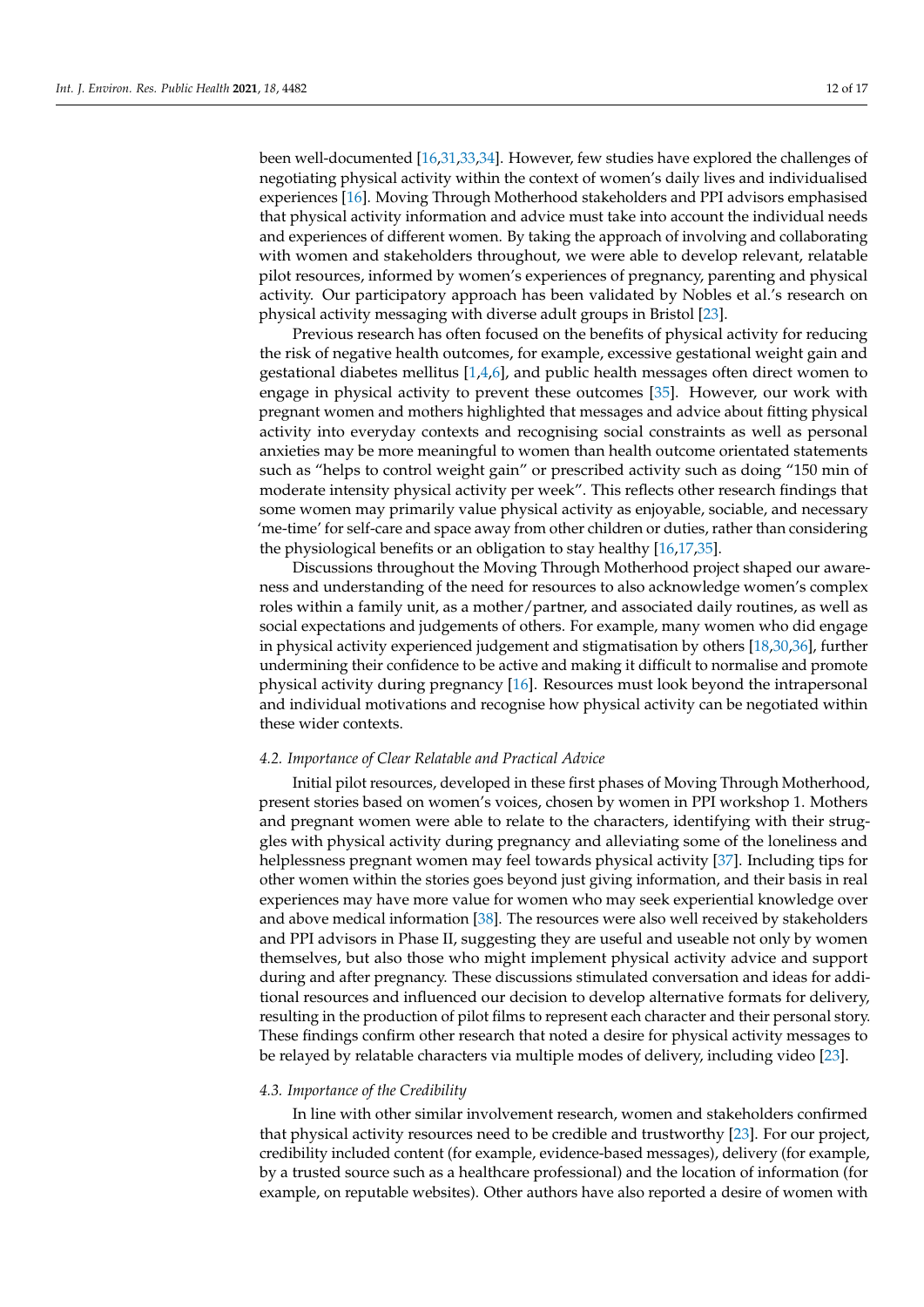gestational diabetes mellitus for physical activity information to be delivered by a HCP as a credible source [\[39\]](#page-15-20). However, it is important to consider that a range of physical activity messaging and services, including local opportunities for pregnancy specific physical activity, provided by alternative influential and trustworthy sources, such as respected community individuals and organisations, may be required to increase their accessibility and reach, particularly within different social and cultural contexts [\[23\]](#page-15-5).

#### *4.4. Strengths and limitations*

By involving pregnant women and mothers at all stages of this research and collaborating with a wide range of important stakeholders including HCPs, public health practitioners and providers, we were able to explore experiences of physical activity, and the provision and receipt of physical activity information during pregnancy. The important insights described above can inform continued development of resources and materials to support physical activity in pregnancy by the Moving Through Motherhood team and others, but also have application for other aspects of health promotion and research.

Involving both service providers and end users in the design of resources to support physical activity during and after pregnancy will ensure that they meet their needs, in a format that is useful, grounded in experiences that are relatable and relevant, and focused on messages that are meaningful and realistic for women, ensuring that physical activity feels achievable whilst recognising social constraints and the need for more equitable service provision. A central strength of this work is the engagement with women and relevant stakeholders throughout, from the early stages of survey design and distribution, through to informing and then feeding back on pilot resources. This collaborative process involved stakeholders from all levels of the system from policy makers through HCPs and academic researchers, to providers and end users. The establishment of this stakeholder community can be leveraged to optimise the development of resources to support physical activity during pregnancy and beyond for maximum reach, utility and success. Increasingly, PPI in the development of healthcare research, policies and practice is not merely recommended but expected and even required [\[40–](#page-15-21)[42\]](#page-15-22). Researchers and practitioners concerned with developing information and resources to support physical activity would have much to gain from normalising more inclusive and collaborative approaches to research and service/intervention design—as illustrated by the positive outcomes from the Moving Through Motherhood project and the example of Nobles et al. [\[23\]](#page-15-5).

It is important to note, however, that project finding is limited by the lack of sociodemographic diversity among PPI groups and survey respondents. This lack of diversity was disappointing given significant research team efforts to engage with women across diverse backgrounds. In both locations where PPI workshops were held, women were invited to attend via community centres that served deprived areas of the cities in an attempt to hear and include the voices of women across socio-economic strata and different cultural and ethnic backgrounds. The limited uptake of our invitations to take part in the workshops by women from a range of ethnic and socio-economic backgrounds may reflect broader issues than simply lack of diversity involvement. Firstly, it is recognised that women and families with socially complex lives, including immigrants or those not able to speak English often face challenges accessing education, health and social services [\[43,](#page-15-23)[44\]](#page-15-24) including maternity services [\[45\]](#page-15-25). Secondly, whilst our attempts to recruit women through existing community groups might have enabled engagement of often under-represented, overlooked and service-resistant families, the role and positionality of children's centre managers as community gatekeepers may have inadvertently hindered our ability to access and engage women from different ethnic and socially diverse populations [\[43,](#page-15-23)[46\]](#page-16-0). Such formal gatekeepers who work for a community organisation but are not necessarily perceived as members of the target community may be less effective at aiding recruitment than informal gatekeepers who live within the community [\[43,](#page-15-23)[46\]](#page-16-0). Given the need to promote physical activity at the population level, future work should endeavour to include greater diversity of women. Use of a community engagement framework for underrepresented,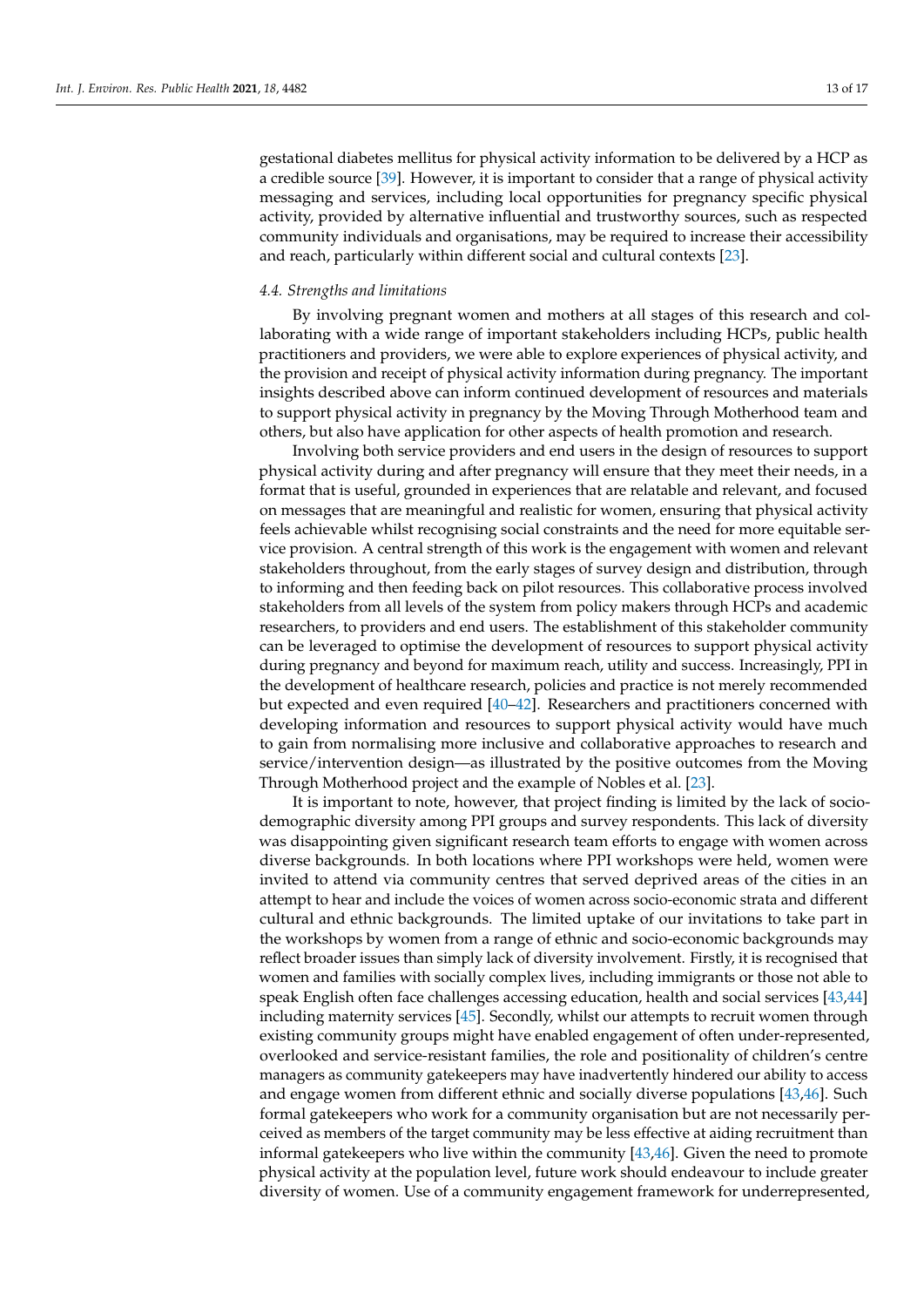overlooked and service-resistant families, and investing time in identifying and building relationships with appropriate community gatekeepers in future research may help to overcome some of these challenges [\[43](#page-15-23)[,47\]](#page-16-1). Although our advisors highlighted that existing guidance seemed to speak mainly to women who were already active, implying that some were not active prior to pregnancy, we did not record information about the physical activity levels of the women attending the PPI workshops. Therefore, it is possible that the 'like me' stories were informed largely by the perspective of women who were physically active before pregnancy, similarly to our survey sample. Future work would greatly benefit from incorporating a range of views and stories from women who were previously inactive and became active during pregnancy or remain inactive and are not interested in physical activity. In addition, future research would design a more systematic study with a stratified sampling plan to improve the diversity of survey respondents. In light of the current COVID-19 pandemic and the likelihood of virtual platforms or need to wear face masks in face-to-face meetings, new methods for implementing engagement strategies, particularly with these already hard to reach groups, will also need further consideration and development.

# **5. Conclusions**

The Moving Through Motherhood project adopted a collaborative involvement approach, working with women and other key maternity and physical activity stakeholders to understand both the realities of physical activity during pregnancy, and the need for information and resource to support it. Our findings highlight the desire for clear and practical information that is considered by women to be credible and relatable. Working collaboratively with women and stakeholders who seek to benefit from research outputs allowed us to appreciate the importance of understanding and representing diverse experiences and contexts in any new information and resources that seek to communicate about physical activity. This project demonstrates that a collaborative approach is both achievable and important to support the iterative development of the research processes (methods) and outputs (resources). This example offers valuable insights that may inform further work to support physical activity during pregnancy and beyond, and also the wider fields of health research that can benefit from genuine involvement approaches.

**Supplementary Materials:** The following are available online at [https://www.mdpi.com/article/10](https://www.mdpi.com/article/10.3390/ijerph18094482/s1) [.3390/ijerph18094482/s1,](https://www.mdpi.com/article/10.3390/ijerph18094482/s1) Supplementary File S1: Online survey; Supplementary File S2: Summary of qualitative data analysis; Supplementary File S3: example like me stories.

**Author Contributions:** Conceptualisation, V.E.S., L.R.R., P.R., O.W. and R.M.P.; methodology, V.E.S., L.R.R., P.R., O.W. and R.M.P.; software, L.R.R. and P.R.; formal analysis, V.E.S., L.R.R., P.R., O.W., R.M.P., L.D.G., C.T., R.J. and C.W.; investigation, V.E.S., L.R.R., P.R., O.W., E.C., K.B. and R.M.P.; resources, E.C., K.B. and R.D.; writing—original draft preparation, V.E.S.; writing—review and editing, V.E.S., L.R.R., P.R., O.W., E.C., K.B., L.D.G., C.T., C.F., R.D., K.M., R.J., C.W. and R.M.P.; visualisation, V.E.S., L.R.R. and L.D.G.; project administration, V.E.S., L.R.R., O.W. and R.M.P.; funding acquisition, V.E.S., L.R.R., P.R., O.W., C.F. and R.M.P. All authors have read and agreed to the published version of the manuscript.

**Funding:** This research was funded by The GW4 Alliance, grant number GW4-IF11-020.

**Institutional Review Board Statement:** The study was conducted according to the guidelines of the Declaration of Helsinki, and approved by University of Exeter College of Life and Environmental Sciences Research Ethics Committee (Reference: 171206/A/03).

**Informed Consent Statement:** Informed consent was obtained from all subjects involved in the study.

**Data Availability Statement:** The data presented in this study are available on request from the corresponding author.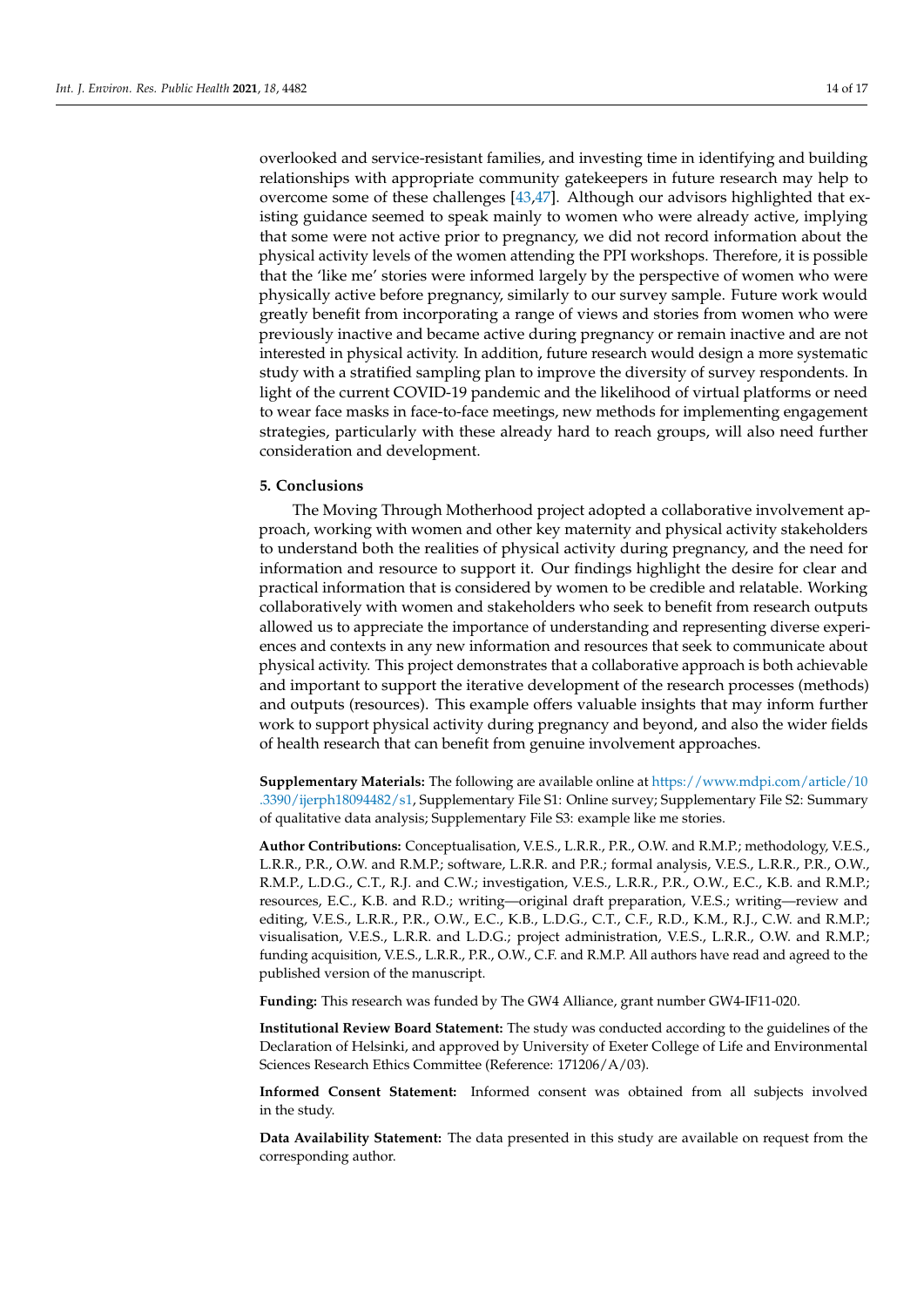**Acknowledgments:** With thanks to the women and stakeholders, and the organisations they represented, who gave their time to take part in this project. Their experiences, ideas and commitment are central to this work and the research could not have been carried out without them. Thanks to Act with Love [\(www.actwithlove.co.uk;](www.actwithlove.co.uk) accessed on 21 January 2021) and Siân Altman, writer and film maker, for their contribution to the development of the pilot resources. KB and EC are supported by the National Institute for Health Research Applied Research Collaboration South West Peninsula (NIHR PenARC). RD is supported by the National Institute for Health Research Applied Research Collaboration West (NIHR ARC West). The views expressed in this publication are those of the author(s) and not necessarily those of the National Institute for Health Research or the Department of Health and Social Care.

**Conflicts of Interest:** The authors declare no conflict of interest. The funders had no role in the design of the study; in the collection, analyses, or interpretation of data; in the writing of the manuscript, or in the decision to publish the results.

# **References**

- <span id="page-14-0"></span>1. Dipietro, L.; Evenson, K.R.; Bloodgood, B.; Sprow, K.; Troiano, R.P.; Piercy, K.L.; Vaux-Bjerke, A.; Powell, K.E.; 2018 Physical Activity Guidelines Advisory Committee. Benefits of Physical Activity during Pregnancy and Postpartum: An Umbrella Review. *Med. Sci. Sports Exerc.* **2019**, *51*, 1292–1302. [\[CrossRef\]](http://doi.org/10.1249/MSS.0000000000001941)
- 2. American College of Obstetrics and Gynecology. Physical Activity and Exercise during Pregnancy and the Postpartum Period: ACOG Committee Opinion Summary, Number 804. *Obstet. Gynecol.* **2020**, *135*, 991–993. [\[CrossRef\]](http://doi.org/10.1097/AOG.0000000000003773) [\[PubMed\]](http://www.ncbi.nlm.nih.gov/pubmed/32217974)
- 3. Mottola, M.F.; Davenport, M.H.; Ruchat, S.M.; Davies, G.A.; Poitras, V.J.; Gray, C.E.; Jaramillo Garcia, A.; Barrowman, N.; Adamo, K.B.; Duggan, M.; et al. 2019 Canadian guideline for physical activity throughout pregnancy. *Br. J. Sports Med.* **2018**, *52*, 1339–1346. [\[CrossRef\]](http://doi.org/10.1136/bjsports-2018-100056) [\[PubMed\]](http://www.ncbi.nlm.nih.gov/pubmed/30337460)
- <span id="page-14-13"></span>4. Davenport, M.H.; Ruchat, S.M.; Poitras, V.J.; Jaramillo Garcia, A.; Gray, C.E.; Barrowman, N.; Skow, R.J.; Meah, V.L.; Riske, L.; Sobierajski, F.; et al. Prenatal exercise for the prevention of gestational diabetes mellitus and hypertensive disorders of pregnancy: A systematic review and meta-analysis. *Br. J. Sports Med.* **2018**, *52*, 1367–1375. [\[CrossRef\]](http://doi.org/10.1136/bjsports-2018-099355)
- 5. Davenport, M.H.; Mccurdy, A.P.; Mottola, M.F.; Skow, R.J.; Meah, V.L.; Poitras, V.J.; Garcia, A.J.; Gray, C.E.; Barrowman, N.; Riske, L.; et al. Impact of prenatal exercise on both prenatal and postnatal anxiety and depressive symptoms: A systematic review and meta-analysis. *Br. J. Sports Med.* **2018**, *52*, 1376–1385. [\[CrossRef\]](http://doi.org/10.1136/bjsports-2018-099697) [\[PubMed\]](http://www.ncbi.nlm.nih.gov/pubmed/30337464)
- <span id="page-14-1"></span>6. Ruchat, S.M.; Mottola, M.F.; Skow, R.J.; Nagpal, T.S.; Meah, V.L.; James, M.; Riske, L.; Sobierajski, F.; Kathol, A.J.; Marchand, A.A.; et al. Effectiveness of exercise interventions in the prevention of excessive gestational weight gain and postpartum weight retention: A systematic review and meta-analysis. *Br. J. Sports Med.* **2018**, *52*, 1347–1356. [\[CrossRef\]](http://doi.org/10.1136/bjsports-2018-099399)
- <span id="page-14-2"></span>7. Ruifrok, A.E.; Althuizen, E.; Oostdam, N.; Van Mechelen, W.; Mol, B.W.; De Groot, C.J.M.; Van Poppel, M.N.M. The relationship of objectively measured physical activity and sedentary behaviour with gestational weight gain and birth weight. *J. Pregnancy* **2014**, *2014*, 1–6. [\[CrossRef\]](http://doi.org/10.1155/2014/567379)
- <span id="page-14-3"></span>8. Phelan, S. Pregnancy: A "teachable moment" for weight control and obesity prevention. *Am. J. Obs. Gynecol.* **2010**, *202*, 135.e1–135.e8. [\[CrossRef\]](http://doi.org/10.1016/j.ajog.2009.06.008)
- <span id="page-14-4"></span>9. Reid, H.; Smith, R.; Calderwood, C.; Foster, C. Physical activity and pregnancy: Time for guidance in the UK. *Br. J. Sports Med.* **2017**, *51*, 1511–1512. [\[CrossRef\]](http://doi.org/10.1136/bjsports-2016-097216)
- <span id="page-14-10"></span>10. Lindqvist, M.; Persson, M.; Mogren, I. "Longing for individual recognition"—Pregnant women's experiences of midwives' counselling on physical activity during pregnancy. *Sex. Reprod. Healthc.* **2018**, *15*, 46–53. [\[CrossRef\]](http://doi.org/10.1016/j.srhc.2017.12.003)
- <span id="page-14-5"></span>11. Hayman, M.; Reaburn, P.; Alley, S.; Cannon, S.; Short, C. What exercise advice are women receiving from their healthcare practitioners during pregnancy? *Women Birth* **2020**, *33*, e357–e362. [\[CrossRef\]](http://doi.org/10.1016/j.wombi.2019.07.302)
- <span id="page-14-6"></span>12. Smith, R.; Shakespeare, J.; Williams, Z.; Knight, M.; Foster, C. Physical activity for pregnant women: An infographic for healthcare professionals. *Br. J. Gen. Pract.* **2017**, *67*, 460. [\[CrossRef\]](http://doi.org/10.3399/bjgp17X692801) [\[PubMed\]](http://www.ncbi.nlm.nih.gov/pubmed/28963415)
- <span id="page-14-7"></span>13. Smith, R.; Reid, H.; Matthews, A.; Calderwood, C.; Knight, M.; Foster, C.; CMO Physical Activity Expert Committee for Physical Activity and Pregnancy. Infographic: Physical activity for pregnant women. *Br. J. Sports Med.* **2018**, *52*, 532–533. [\[CrossRef\]](http://doi.org/10.1136/bjsports-2017-098037)
- <span id="page-14-8"></span>14. UK Chief Medical Officers' Physical Activity Guidelines. Physical Activity for Women after Childbirth: Birth to 12 Months. Available online: [https://assets.publishing.service.gov.uk/government/uploads/system/uploads/attachment\\_data/file/84](https://assets.publishing.service.gov.uk/government/uploads/system/uploads/attachment_data/file/841936/Postpartum_infographic.pdf) [1936/Postpartum\\_infographic.pdf](https://assets.publishing.service.gov.uk/government/uploads/system/uploads/attachment_data/file/841936/Postpartum_infographic.pdf) (accessed on 23 September 2020).
- <span id="page-14-9"></span>15. Mills, H.; Atkinson, L.; Olander, E.; Smith, D.; Hayes, L.; Currie, S.; Newham, J.; Foster, C.; De Vivo, M. Bump start needed: Linking guidelines, policy and practice in promoting physical activity during and beyond pregnancy. *Br. J. Sports Med.* **2020**, *54*, 764–765. [\[CrossRef\]](http://doi.org/10.1136/bjsports-2019-101413)
- <span id="page-14-11"></span>16. Wagnild, J.M.; Pollard, T.M. "Sit Yourself Down": Women's Experiences of Negotiating Physical Activity during Pregnancy. *Qual. Health Res.* **2020**, *30*, 1072–1082. [\[CrossRef\]](http://doi.org/10.1177/1049732320909103)
- <span id="page-14-12"></span>17. Olander, E.K.; Atkinson, L.; Edmunds, J.K.; French, D.P. The views of pre- and post-natal women and health professionals regarding gestational weight gain: An exploratory study. *Sex. Reprod. Healthc.* **2011**, *2*, 43–48. [\[CrossRef\]](http://doi.org/10.1016/j.srhc.2010.10.004) [\[PubMed\]](http://www.ncbi.nlm.nih.gov/pubmed/21147458)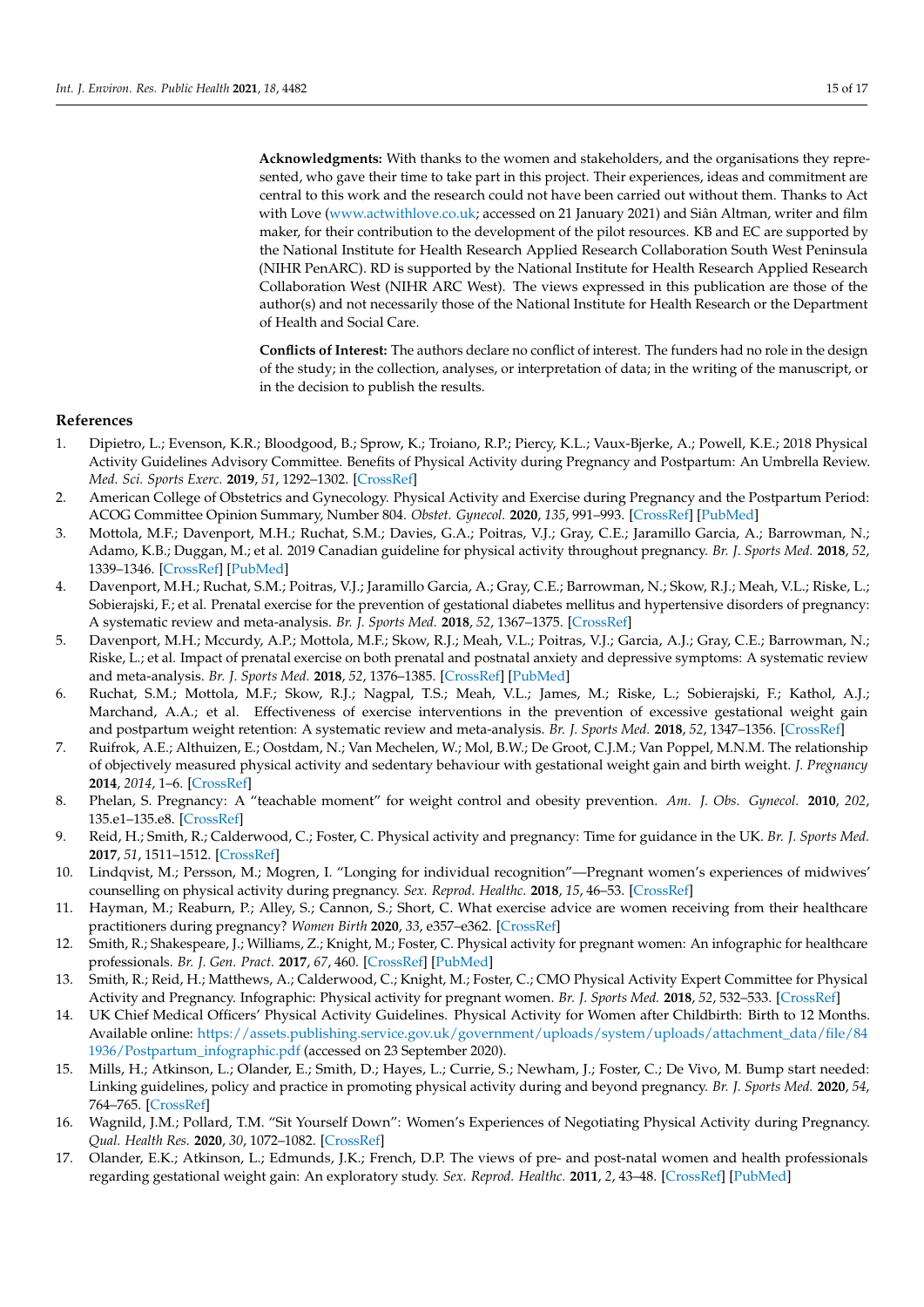- <span id="page-15-0"></span>18. van Mulken, M.R.H.; McAllister, M.; Lowe, J.B. The stigmatisation of pregnancy: Societal influences on pregnant women's physical activity behaviour. *Cult. Health Sex.* **2016**, *18*, 921–935. [\[CrossRef\]](http://doi.org/10.1080/13691058.2016.1148199) [\[PubMed\]](http://www.ncbi.nlm.nih.gov/pubmed/26967357)
- <span id="page-15-1"></span>19. Faircloth, C.; Gürtin, Z.B. Fertile Connections: Thinking across Assisted Reproductive Technologies and Parenting Culture Studies. *Sociology* **2017**. [\[CrossRef\]](http://doi.org/10.1177/0038038517696219)
- <span id="page-15-2"></span>20. Martin, G.P.; Carter, P. Patient and public involvement in the new NHS: Choice, voice, and the pursuit of legitimacy. In *Decentring Health Policy*; Bevir, M., Waring, J., Eds.; Routledge: London, UK, 2017; pp. 121–139.
- <span id="page-15-3"></span>21. Robert, G.; Donetto, S.; Williams, O. Co-designing Healthcare Services with Patients. In *The Palgrave Handbook of Co-Production of Public Services and Outcomes*; Loeffler, E., Bovaird, T., Eds.; Palgrave Macmillan: Cham, Switzerland, 2021; pp. 313–333.
- <span id="page-15-4"></span>22. Bergeron, C.D.; Tanner, A.H.; Friedman, D.B.; Zheng, Y.; Schrock, C.S.; Bornstein, D.B.; Segar, M.; Swift, N. Physical Activity Communication: A Scoping Review of the Literature. *Health Promot. Pract.* **2019**, *20*, 344–353. [\[CrossRef\]](http://doi.org/10.1177/1524839919834272)
- <span id="page-15-5"></span>23. Nobles, J.; Thomas, C.; Banks Gross, Z.; Hamilton, M.; Trinder-Widdess, Z.; Speed, C.; Gibson, A.; Davies, R.; Farr, M.; Jago, R.; et al. "Let's Talk about Physical Activity": Understanding the Preferences of Under-Served Communities when Messaging Physical Activity Guidelines to the Public. *Int. J. Environ. Res. Public Health* **2020**, *17*, 2782. [\[CrossRef\]](http://doi.org/10.3390/ijerph17082782) [\[PubMed\]](http://www.ncbi.nlm.nih.gov/pubmed/32316591)
- <span id="page-15-6"></span>24. Martin, G.P. "Ordinary people only": Knowledge, representativeness, and the publics of public participation in healthcare. *Sociol. Health Illn.* **2008**, *30*, 35–54. [\[CrossRef\]](http://doi.org/10.1111/j.1467-9566.2007.01027.x) [\[PubMed\]](http://www.ncbi.nlm.nih.gov/pubmed/18254832)
- <span id="page-15-7"></span>25. Braun, V.; Clarke, V. Using thematic analysis in psychology. *Qual. Res. Psychol.* **2006**, *3*, 77–101. [\[CrossRef\]](http://doi.org/10.1191/1478088706qp063oa)
- <span id="page-15-8"></span>26. Droomers, M.; Schrijvers, C.T.M.; Mackenbach, J.P. Educational level and decreases in leisure time physical activity: Predictors from the longitudinal globe study. *J. Epidemiol. Community Health* **2001**, *55*, 562–568. [\[CrossRef\]](http://doi.org/10.1136/jech.55.8.562)
- 27. Powell, L.M.; Slater, S.; Chaloupka, F.J.; Centers, P. The relationship between community physical activity settings and race, ethnicity and socioeconomic status. *Evid. Based Prev. Med.* **2004**, *1*, 135–144.
- <span id="page-15-9"></span>28. Pharr, J.R.; Lough, N.L.; Terencio, A.M. Sociodemographic Determinants of Physical Activity and Sport Participation among Women in the United States. *Sports* **2020**, *8*, 96. [\[CrossRef\]](http://doi.org/10.3390/sports8070096) [\[PubMed\]](http://www.ncbi.nlm.nih.gov/pubmed/32630832)
- <span id="page-15-10"></span>29. Pulsford, R.; Rouse, P.; Williams, O.; Jarvie, R.; Weis, C.; Rodgers, L.; Salmon, V.E. Moving through Motherhood: A mixed methods investigation into experiences of physical activity, and physical activity advice around pregnancy. *J. Phys. Act. Health* **2018**, *15*, S1–S249.
- <span id="page-15-11"></span>30. Findley, A.; Smith, D.M.; Hesketh, K.; Keyworth, C. Exploring womens' experiences and decision making about physical activity during pregnancy and following birth: A qualitative study. *BMC Pregnancy Childbirth* **2020**, *20*, 1–10. [\[CrossRef\]](http://doi.org/10.1186/s12884-019-2707-7)
- <span id="page-15-12"></span>31. Seneviratne, S.N.; McCowan, L.M.E.; Cutfield, W.S.; Derraik, J.G.B.; Hofman, P.L. Exercise in pregnancies complicated by obesity: Achieving benefits and overcoming barriers. *Am. J. Obstet. Gynecol.* **2015**, *212*, 442–449. [\[CrossRef\]](http://doi.org/10.1016/j.ajog.2014.06.009) [\[PubMed\]](http://www.ncbi.nlm.nih.gov/pubmed/24909342)
- <span id="page-15-13"></span>32. De Vivo, M.; Mills, H. "They turn to you first for everything": Insights into midwives' perspectives of providing physical activity advice and guidance to pregnant women. *BMC Pregnancy Childbirth* **2019**, *19*, 462. [\[CrossRef\]](http://doi.org/10.1186/s12884-019-2607-x)
- <span id="page-15-14"></span>33. Harrison, A.L.; Taylor, N.F.; Shields, N.; Frawley, H.C. Attitudes, barriers and enablers to physical activity in pregnant women: A systematic review. *J. Physiother.* **2018**, *64*, 24–32. [\[CrossRef\]](http://doi.org/10.1016/j.jphys.2017.11.012) [\[PubMed\]](http://www.ncbi.nlm.nih.gov/pubmed/29289592)
- <span id="page-15-15"></span>34. Coll, C.V.N.; Domingues, M.R.; Gonçalves, H.; Bertoldi, A.D. Perceived barriers to leisure-time physical activity during pregnancy: A literature review of quantitative and qualitative evidence. *J. Sci. Med. Sport* **2017**, *20*, 17–25. [\[CrossRef\]](http://doi.org/10.1016/j.jsams.2016.06.007)
- <span id="page-15-16"></span>35. Lloyd, K.; O'Brien, W.; Riot, C. Mothers with young children: Caring for the self through the physical activity space. *Leis. Sci.* **2016**, *38*, 85–99. [\[CrossRef\]](http://doi.org/10.1080/01490400.2015.1076362)
- <span id="page-15-17"></span>36. Petrov Fieril, K.; Fagevik Olsén, M.; Glantz, A.; Larsson, M. Experiences of Exercise During Pregnancy Among Women Who Perform Regular Resistance Training: A Qualitative Study. *Phys. Ther.* **2014**, *94*, 1135–1143. [\[CrossRef\]](http://doi.org/10.2522/ptj.20120432)
- <span id="page-15-18"></span>37. Staneva, A.A.; Bogossian, F.; Wittkowski, A. The experience of psychological distress, depression, and anxiety during pregnancy: A meta-synthesis of qualitative research. *Midwifery* **2015**, *31*, 563–573. [\[CrossRef\]](http://doi.org/10.1016/j.midw.2015.03.015)
- <span id="page-15-19"></span>38. Johnson, S.A. 'Intimate mothering publics': Comparing face-to-face support groups and Internet use for women seeking information and advice in the transition to first-time motherhood. *Cult. Health Sex.* **2015**, *17*, 237–251. [\[CrossRef\]](http://doi.org/10.1080/13691058.2014.968807) [\[PubMed\]](http://www.ncbi.nlm.nih.gov/pubmed/25339096)
- <span id="page-15-20"></span>39. Harrison, A.L.; Taylor, N.F.; Frawley, H.C.; Shields, N. Women with gestational diabetes mellitus want clear and practical messages from credible sources about physical activity during pregnancy: A qualitative study. *J. Physiother.* **2019**, *65*, 37–42. [\[CrossRef\]](http://doi.org/10.1016/j.jphys.2018.11.007)
- <span id="page-15-21"></span>40. Beresford, P. Public Participation in Health and Social Care: Exploring the Co-production of Knowledge. *Front. Sociol.* **2019**, *3*, 41. [\[CrossRef\]](http://doi.org/10.3389/fsoc.2018.00041)
- 41. Russell, J.; Greenhalgh, T.; Taylor, M. *Patient and Public Involvement in NIHR Research 2006–2019: Policy Intentions, Progress and Themes*; National Institute for Health Research: Oxford, UK, 2019.
- <span id="page-15-22"></span>42. National Institute for Health Research. *UK Standards for Public Involvement in Research: Better Public Involvement for Better Health and Social Care Research*; National Institute for Health Research: Oxford, UK, 2019.
- <span id="page-15-23"></span>43. Wilson, S. 'Hard to reach' parents but not hard to research: A critical reflection of gatekeeper positionality using a communitybased methodology. *Int. J. Res. Method Educ.* **2020**, *43*, 461–477. [\[CrossRef\]](http://doi.org/10.1080/1743727X.2019.1626819)
- <span id="page-15-24"></span>44. Boag-Munroe, G.; Evangelou, M. From hard to reach to how to reach: A systematic review of the literature on hard-to-reach families. *Res. Pap. Educ.* **2012**, *27*, 209–239. [\[CrossRef\]](http://doi.org/10.1080/02671522.2010.509515)
- <span id="page-15-25"></span>45. Rayment-Jones, H.; Butler, E.; Miller, C.; Nay, C.; O'Dowd, J. A multisite audit to assess how women with complex social factors access and engage with maternity services. *Midwifery* **2017**, *52*, 71–77. [\[CrossRef\]](http://doi.org/10.1016/j.midw.2017.06.004)